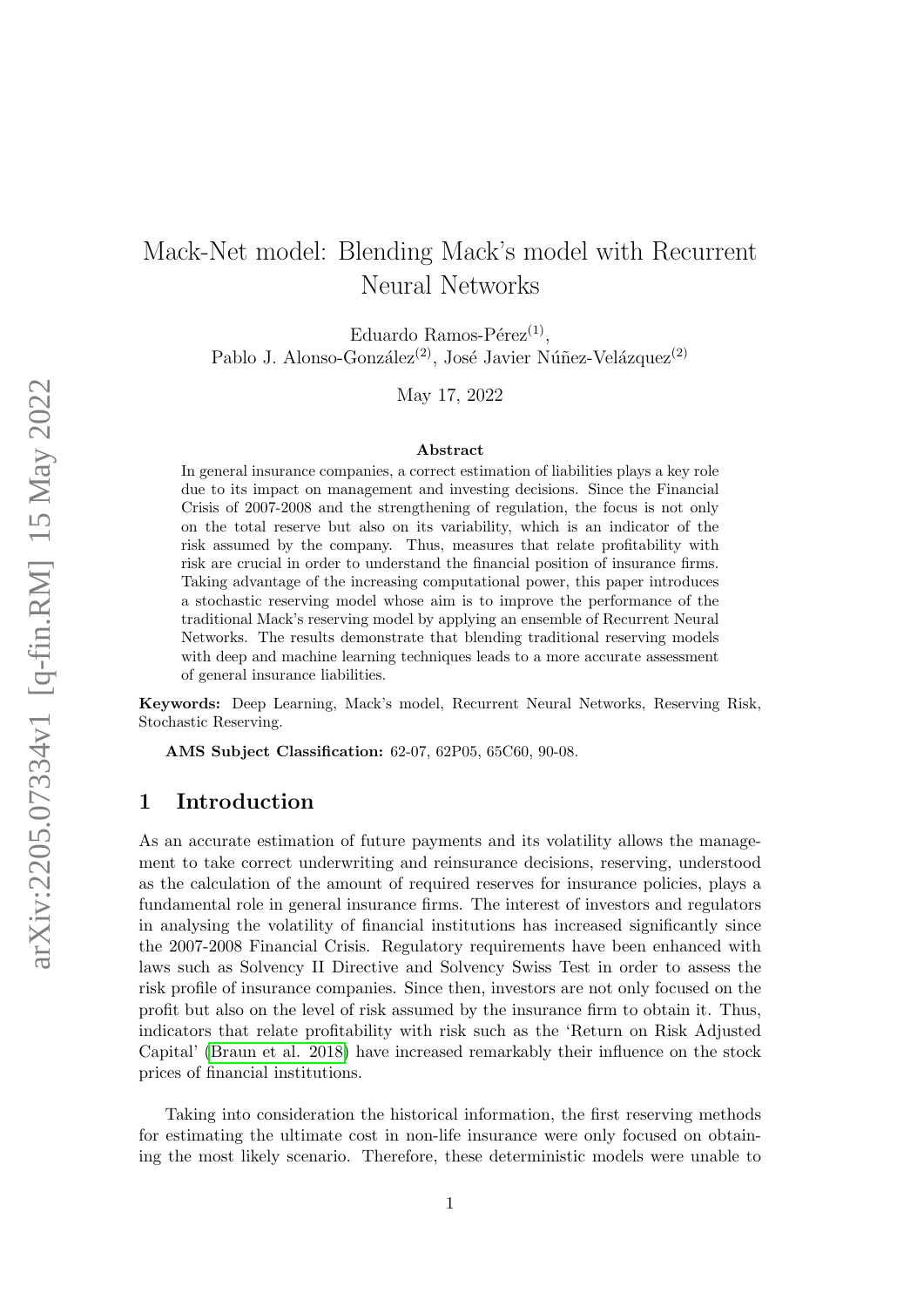estimate the loss reserve uncertainty. Chain Ladder is the most widely used methodology within this family of reserving models. Nevertheless, [Bornhuetter and Ferguson](#page-20-1) [\(1972\)](#page-20-1) model tends to perform better when historical information is not stable enough to apply the Chain Ladder methodology.

As stated previously, general insurance firms are not only interested in the expected ultimate cost but also in its volatility. Consequently, different stochastic methodologies linked to the Chain Ladder procedure were developed. One of the most popular models for estimating the loss reserve variability was introduced by [Mack \(1993\)](#page-22-0). This methodology, commonly known as Mack's model in the literature, derives the reserve variability by focusing on the first two moments. [England](#page-21-0) [and Verrall \(2006\)](#page-21-0) developed a bootstrap method that allows the analyst to obtain a complete reserve distribution by applying the free-distribution model of Mack.

Another widely used method to calculate reserve variability is the Overdispersed Poisson (ODP) model, which was developed by [Renshaw and Verrall \(1998\)](#page-23-0). This method assumes that incremental payments follow an ODP distribution, where their variance is proportional to their mean. In this model, incremental payments must be positive, but this limitation can be overcome by using the quasi-likelihood approach developed by [McCullagh and Nelder \(1989\)](#page-22-1). As in the case of Mack's model, a complete reserve distribution can be obtained by applying the bootstrap procedure suggested by [England and Verrall \(1999\)](#page-21-1) and [England \(2002\)](#page-21-2).

For those cases where data does not follow an ODP distribution, there are other methods based on Chain Ladder such as the log-normal model of [Kremer \(1982\)](#page-22-2), the gamma procedure of [Mack \(1991\)](#page-22-3) and the negative binomial methodology developed by [Verrall \(2000\)](#page-23-1). The distribution function of some of the former models can be obtained by using Bayesian inference. [England and Verrall \(2006\)](#page-21-0) introduced the procedure for implementing a Bayesian ODP, Mack and Negative Binomial models. The computation of the loss reserve distribution by means of Bayesian inference was recently expanded by [Meyers \(2015\)](#page-22-4), who introduced several Bayesian Markov Chain Monte-Carlo (MCMC) models for incurred and paid data. These models (Levelled Chain-Ladder, Correlated Chain-Ladder, Levelled Incremental Trend, Correlated Incremental Trend and Changing Settlement Rate) have the aim of improving the performance of the traditional models based on Chain Ladder. This is achieved by including effects such as recognizing the correlation between accident years, applying a skewed distribution to negative incremental payments, introducing a trend over the different development years and implementing the possibility of applying changes in the claim settlement rate.

As incurred and paid data can have different patterns and characteristics, there is a set of loss reserving models, based on the Chain Ladder methodology, which were developed in order to take into consideration both data sources. The most relevant methods within this family are Munich Chain Ladder [\(Quarg and Mack 2004\)](#page-22-5), Double Chain Ladder (Martínez-Miranda et al. 2012) and Paid-Incurred Chain [\(Posthuma](#page-22-7) [et al. 2008\)](#page-22-7). With regard to this last model, it is worth mentioning that [Merz](#page-22-8) and Wüthrich (2010) developed a Bayesian implementation of it, while [Happ et al.](#page-21-3)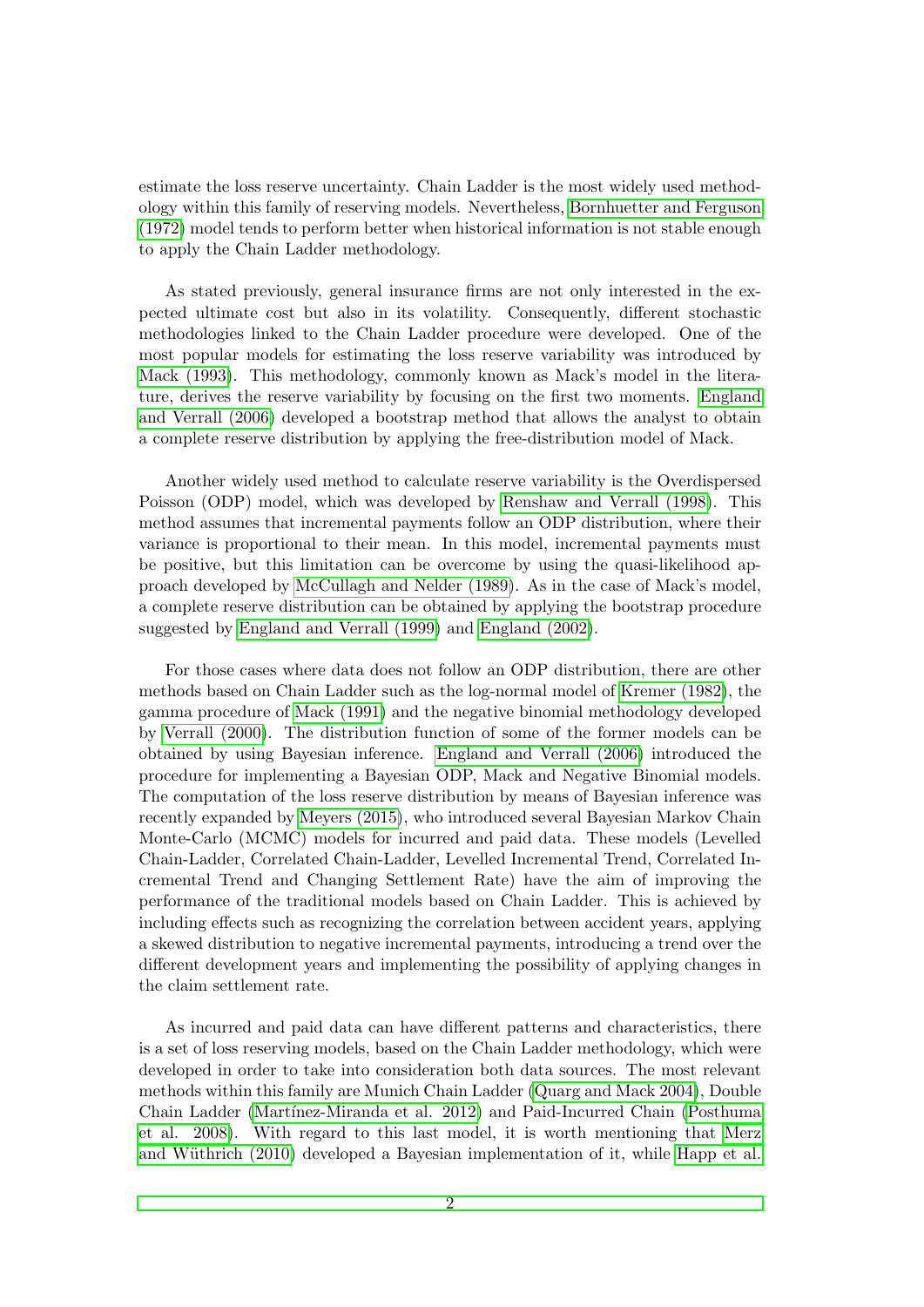$(2012)$  and Happ and Wüthrich  $(2013)$  introduced methods strongly related to this approach. Finally, [Halliwell \(2009\)](#page-21-5) and [Venter \(2008\)](#page-23-2) used incurred and paid data to develop regression-based reserving models, while [Pigeon et al. \(2014\)](#page-22-9), [Antonio and](#page-20-2) [Plat \(2014\)](#page-20-2) and Martínez-Miranda et al. (2013) used both sources of information to estimate the expected ultimate cost.

The increase of the computational power and the success of machine and deep learning in many fields [\(LeCun et al. 2015,](#page-22-11) [Silver et al. 2016,](#page-23-3) [Silver et al. 2017,](#page-23-4) [Brown](#page-20-3) [et al. 2020](#page-20-3) and Ramos-Pérez et al. 2021a) have facilitated the formation of a new family of reserving models based on these techniques. Gabrielli and Wüthrich (2018) and Wüthrich (2018b) applied Artificial Neural Networks (ANN) to predict claim reserves, while [Lopez et al. \(2019\)](#page-22-13), [Baudry and Robert \(2019\)](#page-20-4) and Wüthrich (2018a) used a tree-based algorithm, extremely randomized trees [\(Geurts et al. 2006\)](#page-21-7) and regression trees respectively for that purpose. [Gabrielli et al. \(2018\)](#page-21-8) and [Gabrielli](#page-21-9) [\(2019\)](#page-21-9) demonstrated that it is possible to embed traditional Chain Ladder techniques (ODP model) into a neural network framework. This algorithm was also used by [Kuo](#page-22-14)  $(2018)$  in order to predict the expected future payments. Ramos-P $\acute{e}$ rez et al.  $(2021b)$ combined ANNs with Random Forests [\(Breiman 2001\)](#page-20-5) and Gradient Boosting with regression trees [\(Friedman 2000\)](#page-21-10) in order to predict general insurance reserves. In addition to the previous reserving models, [Duma et al. \(2011\)](#page-21-11) applied support vector machines to classify data in homogeneous groups of risks before the reserve calculation.

The stochastic reserving model presented in this paper (Mack-Net) combines Recurrent Neural Networks [\(Rumelhart et al. 1986\)](#page-23-7) with Mack's model in order to produce more accurate reserve predictions and risk measures. For each individual triangle, an ensemble of Recurrent Neural Networks (RNNs) is fitted in order to forecast both the future payments and the Mack's model parameters. In a second stage, a bootstrap method based on Mack's model is combined with the former predictions in order to compute a full reserve distribution. Consequently, the proposed model has the aim of improving the performance of Mack's model by applying RNNs, which can learn more features than the Chain Ladder technique. Mack-Net model differs from other methods in many ways but the two main differences are explained. First of all, most of the existing reserving models based on machine and deep learning does not produce an estimate of the reserves variability. The few of them that can produce this estimation need to assume a pre-defined theoretical distribution for the payments or incurred cost. Nevertheless, the suggested methodology produces a full reserve distribution without considering any assumption about the payments or incurred cost distribution. Second, information from the same portfolios of several entities tend to be used for fitting reserving models based deep or machine learning techniques. As suggested by regulations like Solvency II Directive, actuaries must aggregate data in homogeneous risk groups, leading to a situation where individual companies do not have available several triangles with similar characteristics to fit the former models. Besides regulatory requirements, if individual companies split triangles with similar characteristics into different pieces, the resulting triangles will not be enough robust in most of the cases. As only one triangle is needed to fit the Mack-Net model, this problem is not present in the suggested methodology. The implementation of the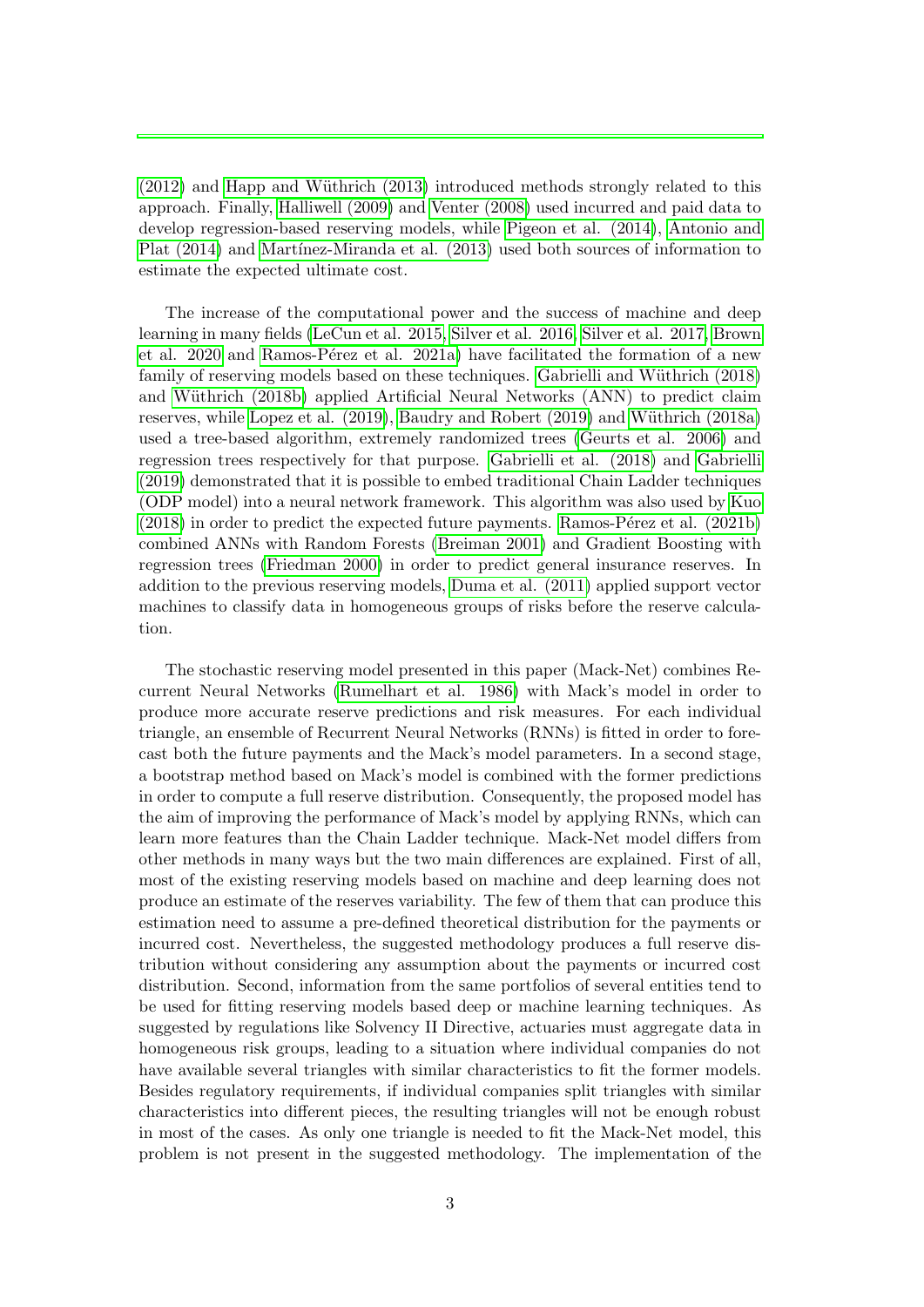MackNet model in R, the database used for fitting the models and code examples are available in<https://github.com/EduardoRamosP/MackNet>

The proposed model has the aim of producing a more appropriate risk estimation and reserve distribution than other stochastic reserving approaches. Regulations such as Solvency II, Swiss Solvency Test or IFRS promote the use of stochastic models. For example, Risk Adjustment of IFRS 17 has to be based on a certain percentile of the reserve distribution and Reserving Risk of Solvency II Directive can be derived from an stochastic reserving model. Therefore, the calculation of an accurate reserve distribution can lead to lower solvency requirements and less liabilities (Risk Adjustment). It is also worth mentioning that an accurate estimation of the risk profile can lead to a more efficient risk strategy, better portfolio management actions and, therefore, an optimization of the profit-risk indicators. Since the Financial Crisis of 2007-2008, the valuation of financial institutions is not only based on the future profit but also on its volatility or uncertainty. Nowadays, profit-risk indicators are particularly relevant for the valuation of financial institutions.

The rest of the paper proceeds as follows: Section [2](#page-3-0) defines the validations metrics and models used as benchmark to assess the performance of the suggested method. In Section [3,](#page-5-0) the theoretical background and architecture of the Mack-Net model are explained. Empirical results of the benchmark and proposed model are shown in Section [4.](#page-12-0) Finally, Section [5](#page-19-0) presents the main conclusions drawn from the results shown in Section [4.](#page-12-0)

## <span id="page-3-0"></span>2 Benchmark model and validation metrics

#### <span id="page-3-1"></span>2.1 Benchmark model

This paper presents an extension, based on RNNs, of the traditional Mack's model. Thus, this approach [\(Mack 1993\)](#page-22-0) and its bootstrap implementation [\(England and](#page-21-0) [Verrall 2006\)](#page-21-0) will be used as benchmark for validating the proposed model.

The main characteristic of this model compared to others based on Chain Ladder is the lack of assumptions about the underlying distribution of the payments. Mack's model assumes that cumulative payments,  $D_{ij}$ , or incurred cost have the following variance and expected value:

$$
E[D_{ij}] = \hat{f}_j D_{i,j-1} \qquad Var[D_{ij}] = \hat{\sigma}_j^2 D_{i,j-1} \qquad (1)
$$

where  $i = (1, 2, \ldots, I)$  indicates the accident or underwriting year and  $j = (1, 2, \ldots, I)$ the development year. As explained by [Mack \(1993\)](#page-22-0), the parameters of the previous expressions are calculated as follows:

$$
\hat{f}_j = \frac{\sum_{i=1}^{I-j+1} D_{ij}}{\sum_{i=1}^{I-j+1} D_{i,j-1}} \qquad \hat{\sigma}_j^2 = \frac{1}{I-j-1} \sum_{i=1}^{I-j+1} D_{i,j-1} \left(\frac{D_{ij}}{D_{i,j-1}} - \hat{f}_j\right)^2 \qquad (2)
$$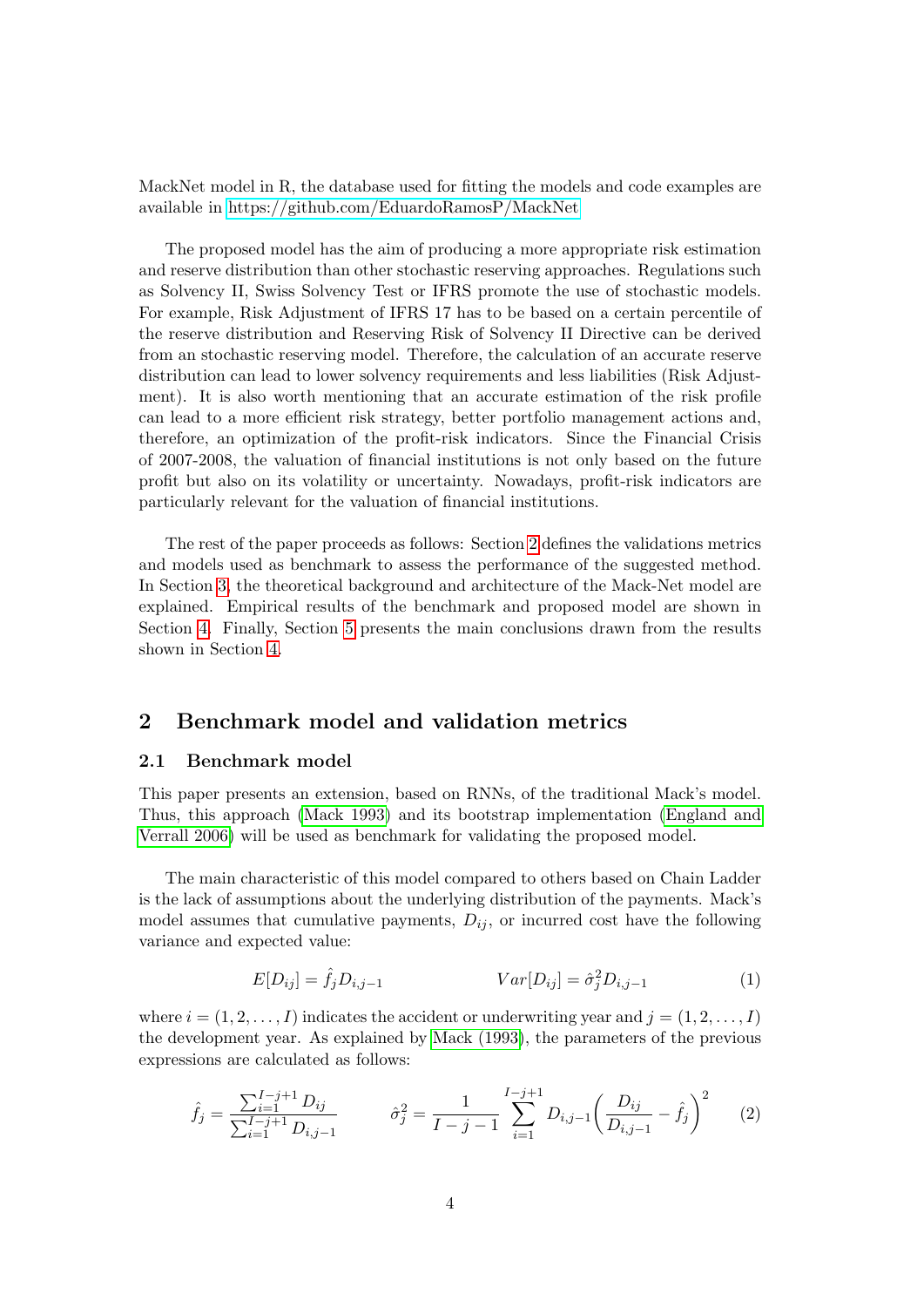where  $\{\hat{f}_j : j = (2, 3, \ldots, I)\}\$ and  $\{\hat{\sigma}_j^2 : j = (2, 3, \ldots, I)\}\$ . The residuals needed for the bootstrap method [\(England and Verrall 2006\)](#page-21-0) are calculated as defined below:

$$
\hat{r}_{ij} = \frac{\sqrt{D_{i,j-1}} \ast \left(\frac{D_{ij}}{D_{i,j-1}} - \hat{f}_j\right)}{\hat{\sigma}_j} \tag{3}
$$

To obtain the final residuals, the bias adjustment is added accordingly to the expression suggested by [England and Verrall \(2006\)](#page-21-0):

$$
\hat{r}_{ij} = \frac{N}{N - p} * \frac{\sqrt{D_{i,j-1}} * \left(\frac{D_{ij}}{D_{i,j-1}} - \hat{f}_j\right)}{\hat{\sigma}_j}
$$
(4)

where  $N$  is the total number of residuals and  $p$  the number of parameters. Hence, the resampled link ratios are obtained as follows:

$$
f_{ij}^B = \hat{f}_j + r_{ij}^B \frac{\hat{\sigma}_j}{\sqrt{D_{i,j-1}}} \tag{5}
$$

where B refers to the number of upper triangles to be simulated and  $r_{ij}^B$  to the residual resampled in the position  $(i, j)$  of the  $B<sup>th</sup>$  triangle. Taking into consideration  $D_{i,j}$ and the resampled link ratios, a new set of development factors,  $\tilde{f}_j^B$ , is computed. Typically, a zero mean adjustment is applied to the residuals in order to ensure that the mean of the stochastic process is the same as the deterministic Chain Ladder method, which is fully dependent on  $f_j$ .

The lower triangle  $(D_{i,j}$  where  $i + j > I + 1$ ) is predicted by combining  $\tilde{f}_j^B$  and the upper triangle  $(D_{i,j}$  where  $i + j \leq I + 1$ ). Then, the process variance is incorporated to the lower triangle by adding the following expression:  $\hat{\sigma}_j r_{ij}^B \sqrt{D_{i,j-1}}$ . In case further details about the bootstrap method are needed, refer to [England and Verrall](#page-21-0) [\(2006\)](#page-21-0) and [Joseph Lo \(2011\)](#page-21-12).

Although the methodology proposed in this paper merges RNNs with Mack's model, other two approaches have been selected as benchmark: Staked-ANN [\(Ramos-](#page-22-15)P<sub>e</sub> et al. 2021b) and Changing Settlement Rate. The first model combines ANNs with Random Forests and Gradient Boosting with regression trees [\(Friedman 2000\)](#page-21-10) to predict general insurance reserves. The stochastic procedure of Stacked-ANN assumes that payments follow a log-normal distribution. On the other hand, Changing Settlement Rate (CSR) is a Bayesian Markov Chain Monte-Carlo model. The prior distributions and the simulation approach are proposed by [Meyers \(2015\)](#page-22-4).

#### <span id="page-4-0"></span>2.2 Validation metrics

General insurance companies are asked by insurance regulations like Solvency II Directive and Solvency Swiss Test to evaluate their reserve variability. Thus, the accuracy and variability of Mack-Net model (Section [3\)](#page-5-0) will be validated and compared with the benchmark model defined in Section [2.1.](#page-3-1)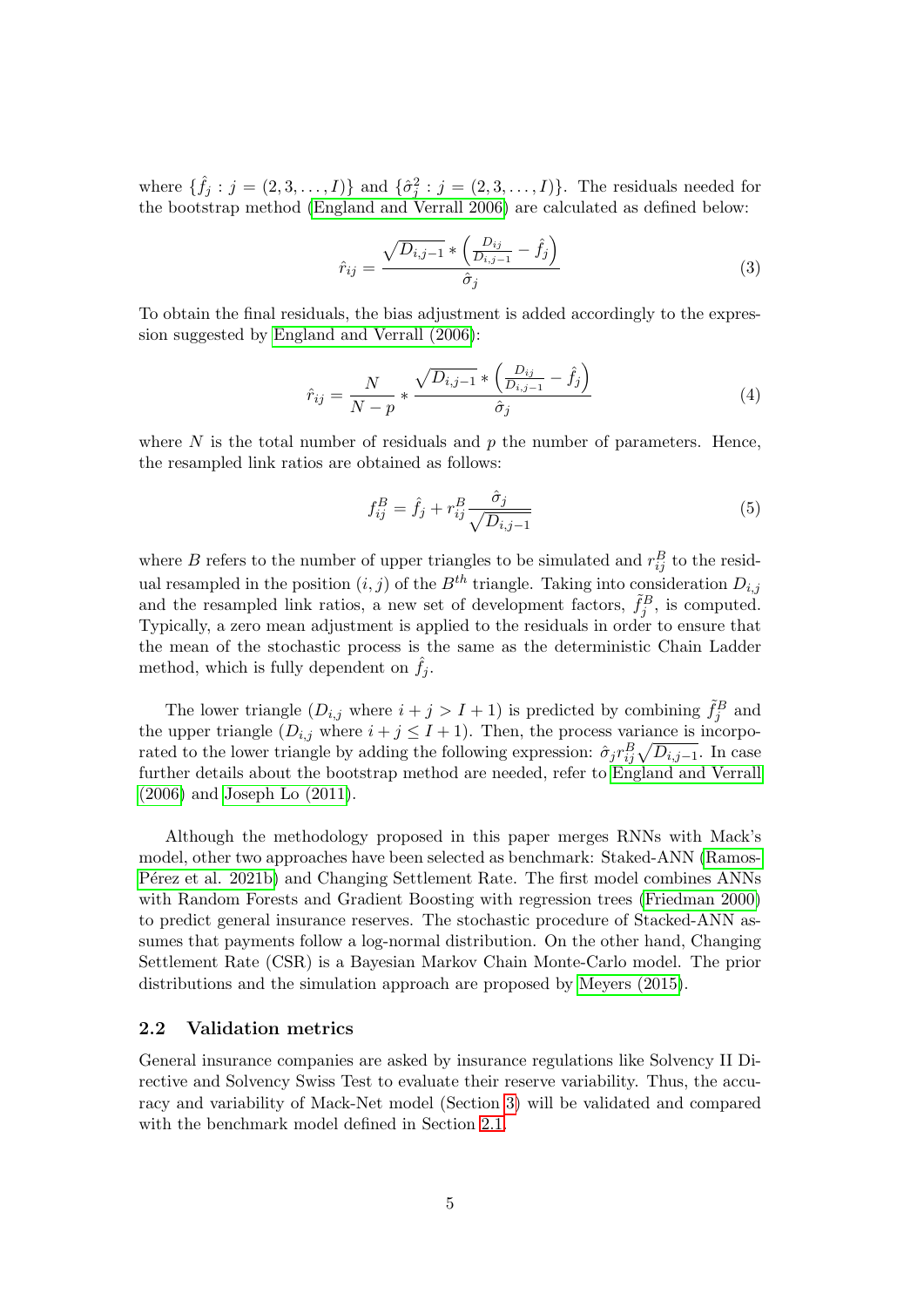To assess the accuracy of the reserve predicted by the models, the following error measure will be computed for every line of business:

$$
\%RMSE(U^t) = \sqrt{\frac{1}{K} \sum_{n=1}^{K} \left( \frac{\hat{U}_n^t - U_n^t}{U_n^t} \right)^2} * 100
$$
 (6)

$$
\%MAE(U^{t}) = \frac{100}{K} \sum_{n=1}^{K} \left| \frac{\hat{U}_{n}^{t} - U_{n}^{t}}{U_{n}^{t}} \right|
$$
\n(7)

where K is the total number of companies analysed,  $\hat{U}_n^t$  the ultimate cost predicted by the reserving model for the  $n^{th}$  company and  $U_n^t$  the ultimate cost that was actually observed. The Model Confidence Test [\(Hansen et al. 2011\)](#page-21-13) will be also applied to produce a more robust comparison of models accuracy. This procedure consists on a sequence of tests which permit the identification of the best models at a certain confidence level.

In addition to the previous error measures, the reserve variability produced by the different stochastic reserving models will be assessed by applying the statistical test introduced by [Kupiec \(1995\)](#page-22-16). The aim of this test is to validate the Value-at-Risk (VaR) by comparing the number of VaR breaches with the percentile selected for calculating the VaR. In this paper, the percentile selected for evaluating the reserve variability is  $\alpha = 0.995$ , which is the level set up by Solvency II to calculate the risk of insurance companies. The empirical results of the test and  $\%RMSE(R^t)$  are collected in Section [4.2.](#page-15-0)

## <span id="page-5-0"></span>3 Data and Mack-Net architecture

The aim of this section is to explain the architecture of the Mack-Net model. To do so, this section has been divided into three different subsections. The inputs of the model are described in the first one, the ensemble of RNNs is explained in the second subsection and, in the last one, the bootstrap method to obtain a reserve distribution is presented. To support the explanation, Figure [1](#page-6-0) shows the architecture of the proposed stochastic reserving model.

#### <span id="page-5-1"></span>3.1 Data source and model inputs

The starting point of the Mack-Net model is the definition of inputs used within the ensemble of RNNs. Hence, the goal of this subsection is to define the database used, as well as the response and explicative variables for fitting the RNNs ensemble.

The database of Schedule P of the NAIC Annual Statement (available on [CAS](https://www.casact.org/research/index.cfm?fa=loss_reserves_data) [website\)](https://www.casact.org/research/index.cfm?fa=loss_reserves_data) is selected for fitting and validating the Mack-Net model. The paid data, incurred cost and premiums available in the previous database were collected from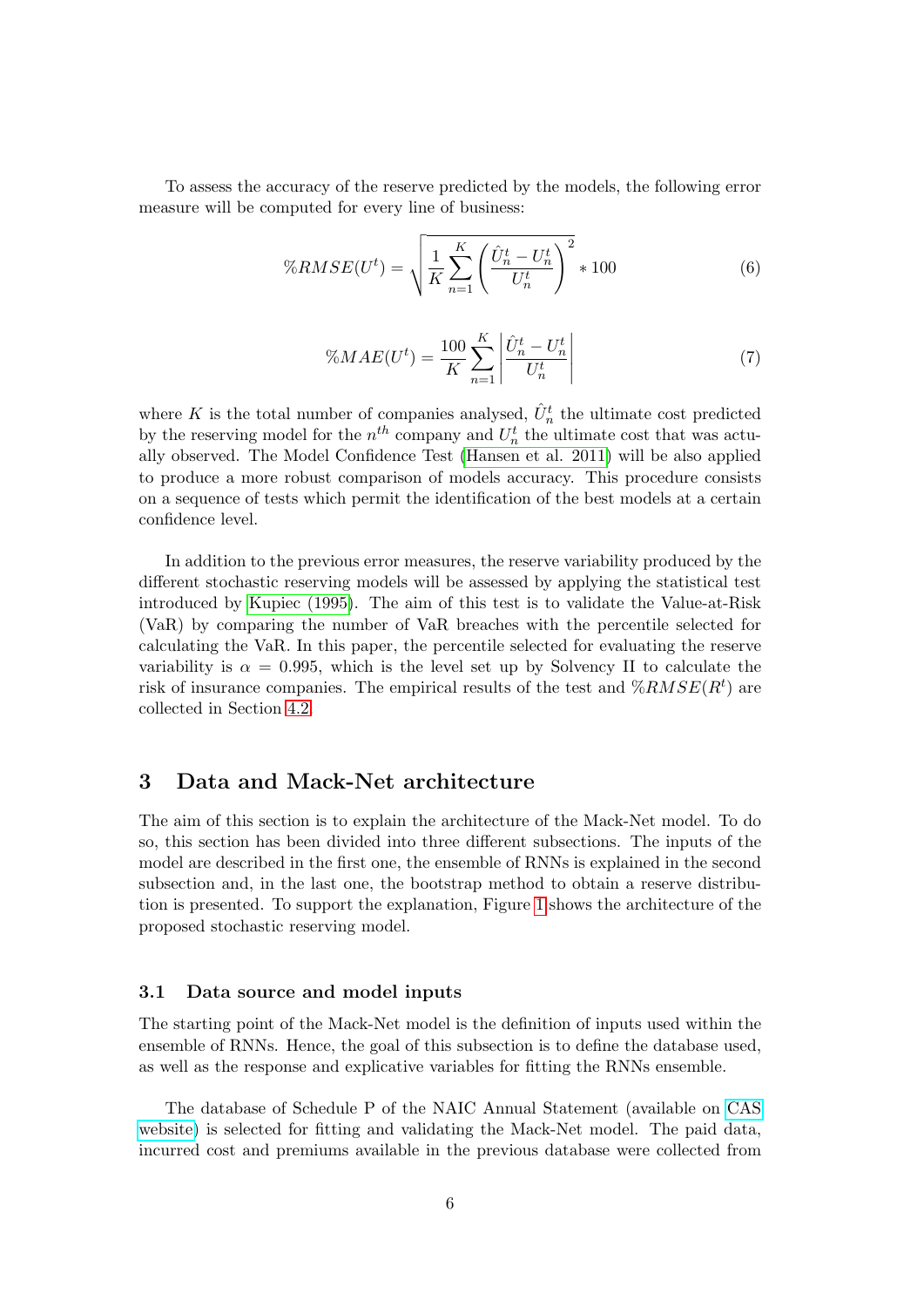<span id="page-6-0"></span>

#### Figure 1: Mack-Net model architecture

general insurance companies from the US. The range of accident years contained in the Schedule P database is 1988-1997. As the upper and lower triangles are included, ten development years are available for each accident year.

The benchmark and the proposed model will be fitted to the 200 loss triangles selected by [Meyers \(2015\)](#page-22-4) from the Schedule P database. This author pointed out that one of the main mistakes that could be made with NAIC Schedule P data is selecting triangles from insurance companies that have experienced significant changes in business operations. Therefore, the net-on-gross premiums ratio and the coefficient of variation of the net premiums were used by Meyers to identify those companies that made changes in their business operations or reinsurance structure. Taking into consideration these indicators, Meyers selected 50 loss triangles from each of the following lines of businesses: Commercial Auto (CA), Private Passenger Auto Liability (PA), Workers' Compensation (WC) and Other Liability (OL). The codes of the companies selected can be found in [Meyers \(2015\)](#page-22-4).

It is worth mentioning that loss triangles are considered the primary method to organize the observed incurred cost or payments for general insurance reserving purposes. Loss triangles show the total losses of different underwriting or accident years at various valuation dates. This data shows the profitability and behaviour of the portfolios. Thus, this data is normally not available because insurance entities do not make public this information. Schedule P database is used in the academic field by several authors (such as [Leong et al. 2014,](#page-22-17) [Meyers 2015,](#page-22-4) [Kuo 2018](#page-22-14) or Ramos-Pérez [et al. 2021b\)](#page-22-15) because it offers the possibility of testing triangles from numerous companies and different lines of business.

Before starting with the definition of the explanatory and response variables, it is worth mentioning that the last diagonal of the triangle is selected as a test set for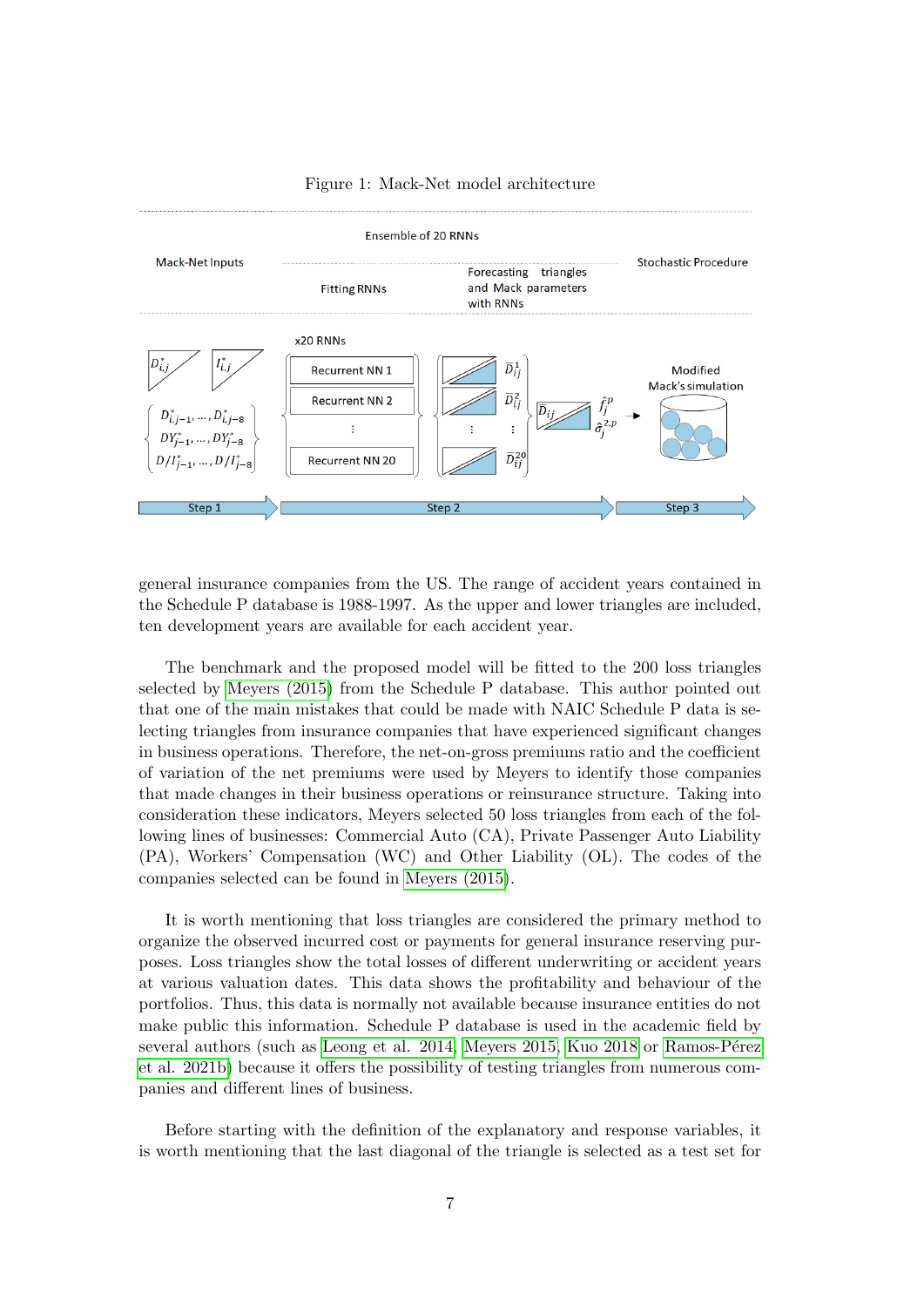fitting the ensemble of RNNs. Thus, the remaining triangle (9 development years) is used to train the algorithms. The sequences used as explanatory variables,  $X_i$ , and the response variable,  $Y$ , are the following:

$$
Y = C_{ij}^* = \frac{C_{ij}}{P_i} \tag{8}
$$

$$
X_1 = \left(C_{ij-1}^*, C_{ij-2}^*, \dots, C_{ij-8}^*\right) = \left(\frac{C_{ij-1}}{P_i}, \frac{C_{ij-2}}{P_i}, \dots, \frac{C_{ij-8}}{P_i}\right) \tag{9}
$$

$$
X_2 = \left(DY_{j-1}^*, DY_{j-2}^*, \dots, DY_{j-8}^*\right) = \left(\frac{DY_{j-1}}{I}, \frac{DY_{j-2}}{I}, \dots, \frac{DY_{j-8}}{I}\right) \tag{10}
$$

$$
X_3 = \left(R_{j-1}^*, \ldots, R_{j-8}^*\right) = \left(\frac{\sum_{i=1}^{I-j+2} D_{ij-1}^*}{\sum_{i=1}^{I-j+2} \frac{IC_{ij-1}}{P_i}}, \ldots, \frac{\sum_{i=1}^{I-j+9} D_{ij-8}^*}{\sum_{i=1}^{I-j+9} \frac{IC_{ij-8}}{P_i}}\right)
$$
(11)

where  $P_i$  is the premium,  $C_{ij}$  is the incremental payment,  $D_{ij}^*$  is equal to  $D_{ij}/P_i$ , I the total number of accident years and  $IC_{ij}$  represents the incurred cost of the accident year i and development j.  $R_j^*$  is the scaled cumulative payments between the scaled incurred cost. Thus,  $X_1$ ,  $X_2$  and  $X_3$  are the time series used as input in the RNNs to predict the next year payment. Two remarks about the variables need to be made:

- 1. Payments and development years were scaled.  $DY_j$  were initialized as one and then scaled to the range  $[0, 1]$ . To do so,  $DY_j$  were divided between the total number of accident years, I. In the case of payments, premiums  $(P_i)$  play the role of exposure measure. The use of exposure measures is widely used in reserving models, otherwise the changes in the claims settlement speed will be mixed with variations in the business volume.
- 2. As it can be observed in the formal definition of the explanatory variables, the last 8 observations of each variable are selected. This number was chosen due to the size of the triangles. Ten development years are available but only 9 of them are used during the training of the RNNs. The other development year is used as a test set. Thus, as the aim of the RNNs is to predict the value in  $t$ , the maximum lag available for training the algorithms is  $t-8$ . Each RNN forecasts the next payment by taking into consideration the information available in the last 8 periods.

Before concluding this subsection it is worth mentioning that the model can be applied to predict the incurred cost. To do so,  $X_1$  and Y should be substituted by the following expressions:

$$
Y' = i_{ij}^* = \frac{i_{ij}}{P_i} \tag{12}
$$

$$
X'_{1} = \left( IC_{ij-1}^{*}, IC_{ij-1}^{*}, \dots, IC_{ij-8}^{*} \right) = \left( \frac{IC_{ij-1}}{P_i}, \frac{IC_{ij-2}}{P_i}, \dots, \frac{IC_{ij-8}}{P_i} \right) \tag{13}
$$

where  $i_{ij}$  is the incremental incurred cost. The method and calculations that will be explained in Section [3.2](#page-8-0) and [3.3](#page-10-0) are the same regardless of the variable to be predicted (payments or incurred cost).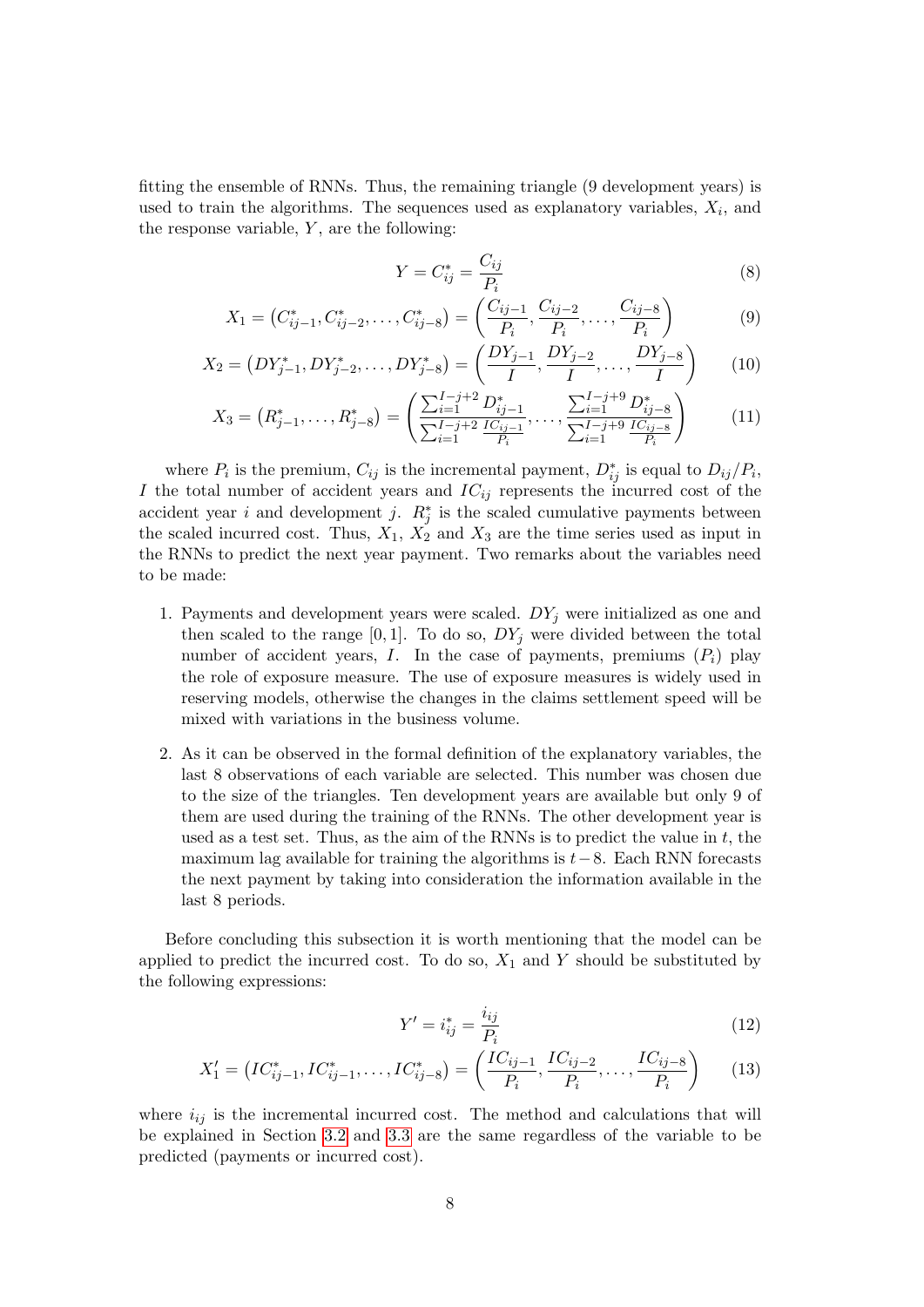<span id="page-8-1"></span>

Figure 2: Recurrent Neural Network Architecture

#### <span id="page-8-0"></span>3.2 Ensemble of RNNs

As shown in Figure [1,](#page-6-0) once the model inputs are prepared, 20 Recurrent Neural Networks composed of several Fully Connected (FC) and Long-Short Term Memory (LSTM) layers (Figure [2\)](#page-8-1) are fitted. The number of Recurrent Neural Networks fitted is high enough to obtain the average model prediction regardless their initial weights. This strategy was also applied by [Kuo \(2018\)](#page-22-14).

It has to be pointed out that a skip connection between 'FC Layer 1' and 'FC Layer 5' has been included. This type of connection, introduced by [He et al. \(2016\)](#page-21-14) in the field of image recognition with Convolutional Neural Networks, gives the possibility to skip the training of a part of the Neural Network architecture. During the learning process, the RNN will decide by itself if 'FC Layer 3' and/or 'FC Layer 4' send information to 'FC Layer 5'. Apart from giving to the network the possibility to simplify the structure by skipping layers, this kind of connection helps to avoid the problem of vanishing gradients by using the activation of a previous layer until the skipped one learns its weights.

To take temporal dependencies into consideration, the first layer of every RNN is a LSTM cell. This structure was introduced by [Hochreiter and Schmidhuber \(1997\)](#page-21-15) for managing time series. Figure [3](#page-9-0) and the following expressions define the LSTM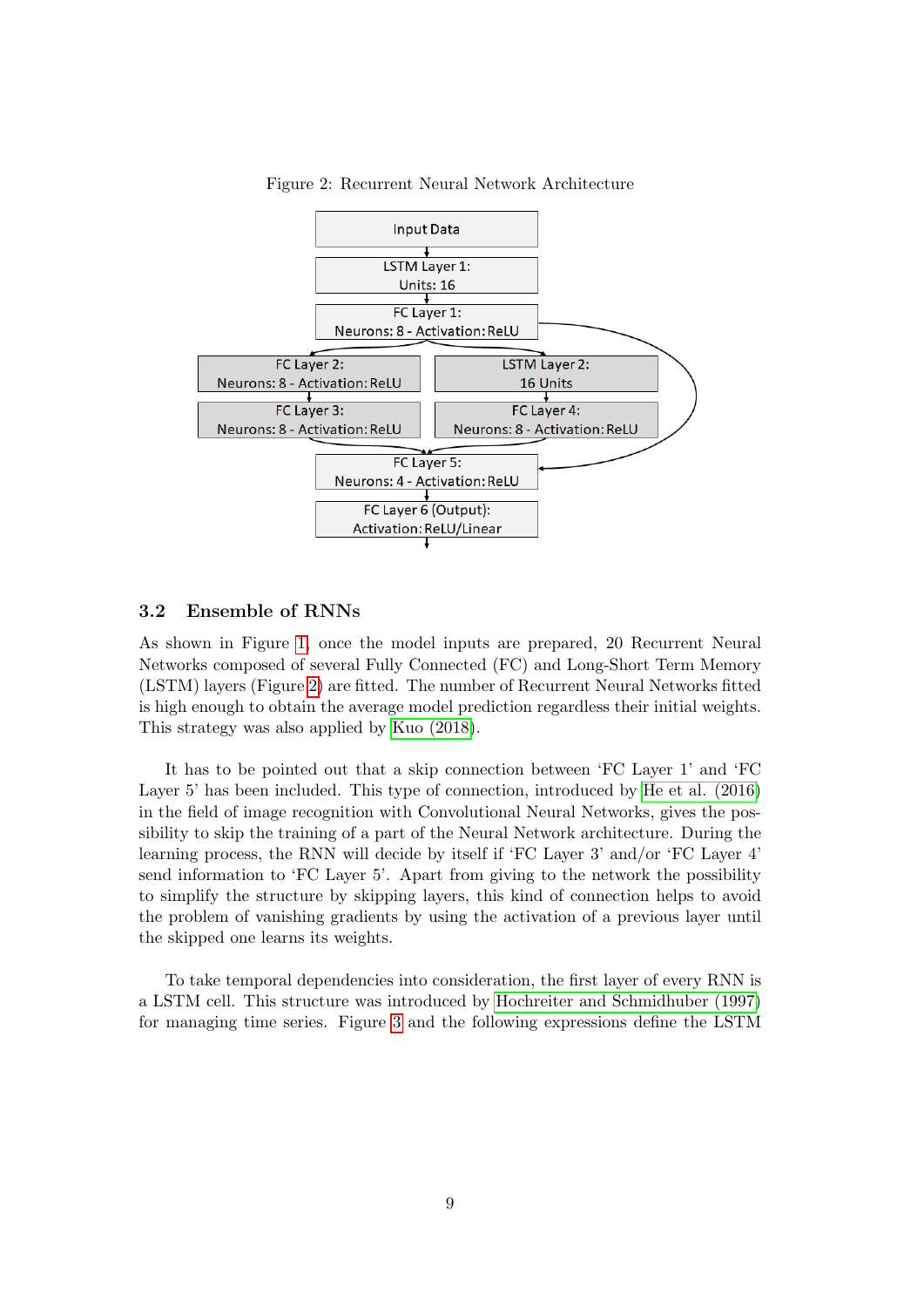architecture:

$$
f_t = \sigma \left( W_f[h_{t-1}, x_t] + b_f \right) \tag{14}
$$

$$
i_t = \sigma\left(W_i[h_{t-1}, x_t] + b_i\right) \tag{15}
$$

$$
\tilde{C}_t = \tanh\left(W_c[h_{t-1}, x_t] + b_c\right) \tag{16}
$$

$$
C_t = f_t C_{t-1} + i_t \tilde{C}_t \tag{17}
$$

$$
o_t = \sigma\left(W_o[h_{t-1}, x_t] + b_o\right) \tag{18}
$$

$$
h_t = o_t \tanh(C_t) \tag{19}
$$

<span id="page-9-0"></span>Where  $W_f$ ,  $W_i$ ,  $W_c$ ,  $W_o$ ,  $b_f$ ,  $b_i$ ,  $b_c$  and  $b_o$  represent the weights and bias of the RNNs and  $\sigma(x)$  the logistic sigmoid function.

#### Figure 3: LSTM structure



The main characteristics of the RNNs are defined below:

- The algorithm used to optimize the weights is Adaptative Moment Estimation (ADAM), which was developed by [Kingma and Ba \(2014\)](#page-22-18). Considering current and previous gradients, this procedure allows to implement a progressive adaptation of the initial learning rate. These authors suggested the following default values for the ADAM parameters:  $\beta_1 = 0.9$  and  $\beta_2 = 0.999$ . In this paper, the initial learning rate is set to  $\delta = 0.01$  and the default ADAM parameters are used during the training process.
- The batch size is equal to the number of observations of the training set
- The backward pass calculations are done taking the mean squared error as loss function.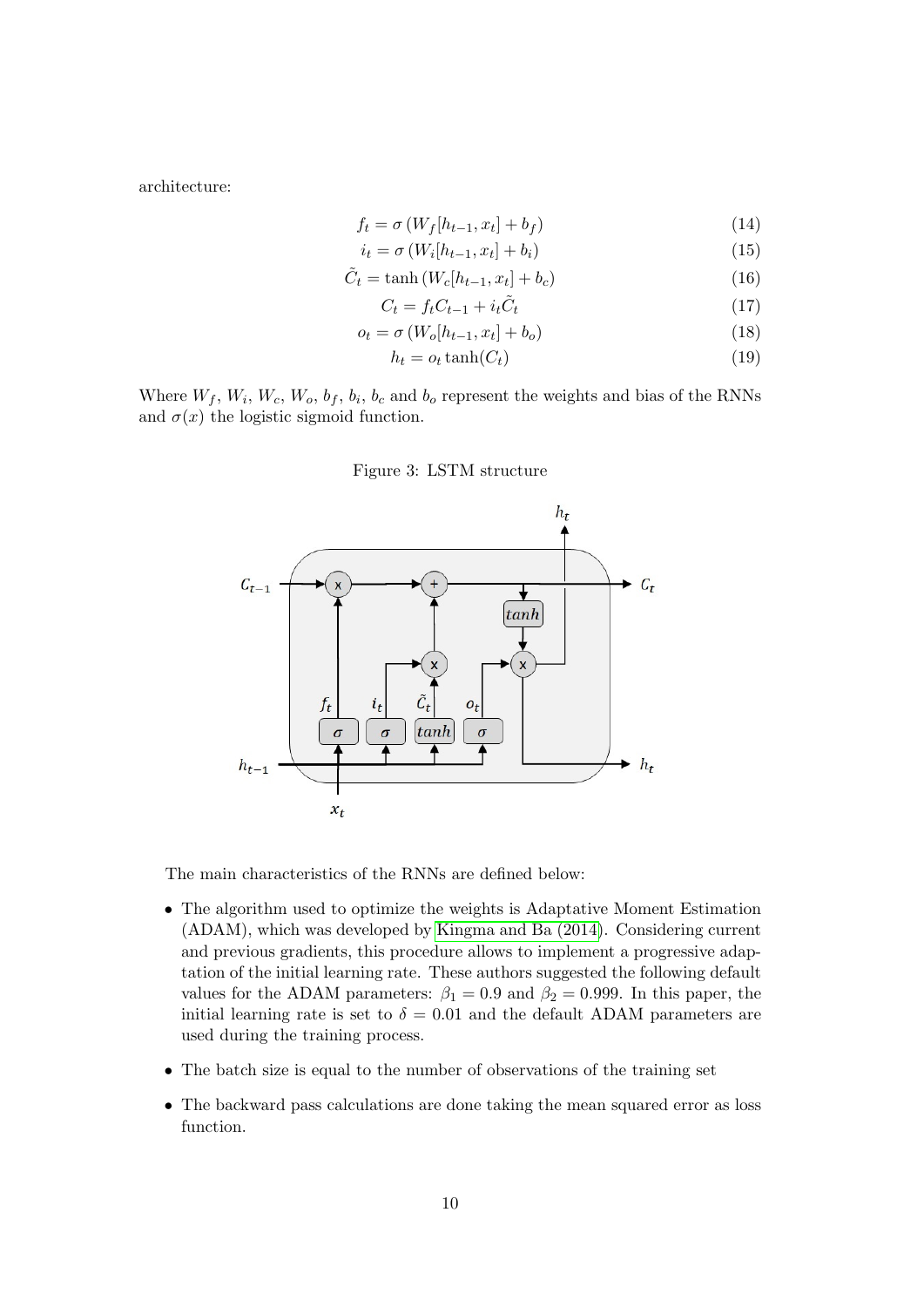- Each individual algorithm within the ensemble is randomly initialized. Glorot [\(Glorot and Bengio 2010\)](#page-21-16) initializer is used for the LSTM weights responsible of transforming linearly the inputs, while the LSTM weights for the linear transformations within the recurrent states are initialized with the orthogonal approach suggested by [Saxe et al. \(2013\)](#page-23-8).
- In order to avoid overfitting, the level of dropout regularization  $\theta$  [\(Srivastava](#page-23-9) [et al. 2014\)](#page-23-9) is set to  $5\%$ .

The training of the RNNs has been implemented using the Keras [\(Chollet et al.](#page-21-17) [2015\)](#page-21-17) and Tensorflow [\(Abadi et al. 2015\)](#page-20-6). As previously stated, the initial weights of the RNNs are randomly initialized. Thus, the lower triangle predicted by every single algorithm is going to be different. Once the lower triangles are predicted with each RNN, the Mack-Net parameters are computed with the predicted cumulative payments or incurred cost as follows:

$$
\hat{f}_j^p = \frac{\sum_{i=I-j+2}^I \bar{D}_{ij}}{\sum_{i=I-j+2}^I \bar{D}_{i,j-1}}\tag{20}
$$

$$
\hat{\sigma}_j^{2,p} = \frac{1}{I - j - 1} \sum_{i=1}^I \bar{D}_{i,j-1} \left( \frac{\bar{D}_{ij}}{\bar{D}_{i,j-1}} - \bar{f}_j \right)^2 \tag{21}
$$

where  $\bar{f}_j$  is equal to  $\sum_{i=1}^I \bar{D}_{ij}/\sum_{i=1}^I \bar{D}_{i,j-1}$  and  $\bar{D}_{ij} = \sum_{k=1}^K \bar{D}_{ij}^k/K$ . In addition,  $\bar{D}_{ij}^k$ represents the cumulative payments of the lower triangle  $(i + j > I + 1)$  predicted by  $k^{th}$  RNN and the observed values of the upper triangle  $(i + j \leq I + 1)$ . K is the number of RNNs included in the ensemble. Similar to the notation used in Section [2.1,](#page-3-1)  $\{\hat{f}_i^p\}$  $\{\hat{\sigma}_j^p : j = (2, 3, \dots, I)\}\$ and  $\{\hat{\sigma}_j^{2,p}\}$  $j_j^{2,p}: j=(2,3,\ldots,I)\}.$ 

As it can be derived from the model definition, rather than using the traditional Mack parameters described in Section [2.1,](#page-3-1) Mack-Net model parameters are estimated by taking into consideration the predictions made by the ensemble of RNNs. Therefore, the central scenario of the stochastic Mack-Net model is equal to the reserve predicted by the ensemble of RNNs, while the mean of the traditional Mack's model converge to the reserve estimated with the deterministic Chain Ladder method. As any other general insurance reserving methodology such as Mack's model, CSR or Stacked-ANN, the approach suggested by this paper is valid until a new diagonal of the loss triangle is available.

#### <span id="page-10-0"></span>3.3 Stochastic procedure

As previously stated, the bootstrap method of Mack-Net is based on the traditional Mack's model. This last methodology has been selected as reference for producing the full reserve distribution due to the two following reasons. First, Mack's model derives the distribution by focusing on the two first moments. In contrast to most of the stochastic reserving models, this approach does not make any assumption about the theoretical distribution follow by incurred cost or cumulative payments. Changes in policyholders' behaviour, reinsurance structures, regulation and number of policy holders can modify significantly the payments or incurred cost collected by loss triangles. Therefore, a free-distribution model is especially appropriate for insurance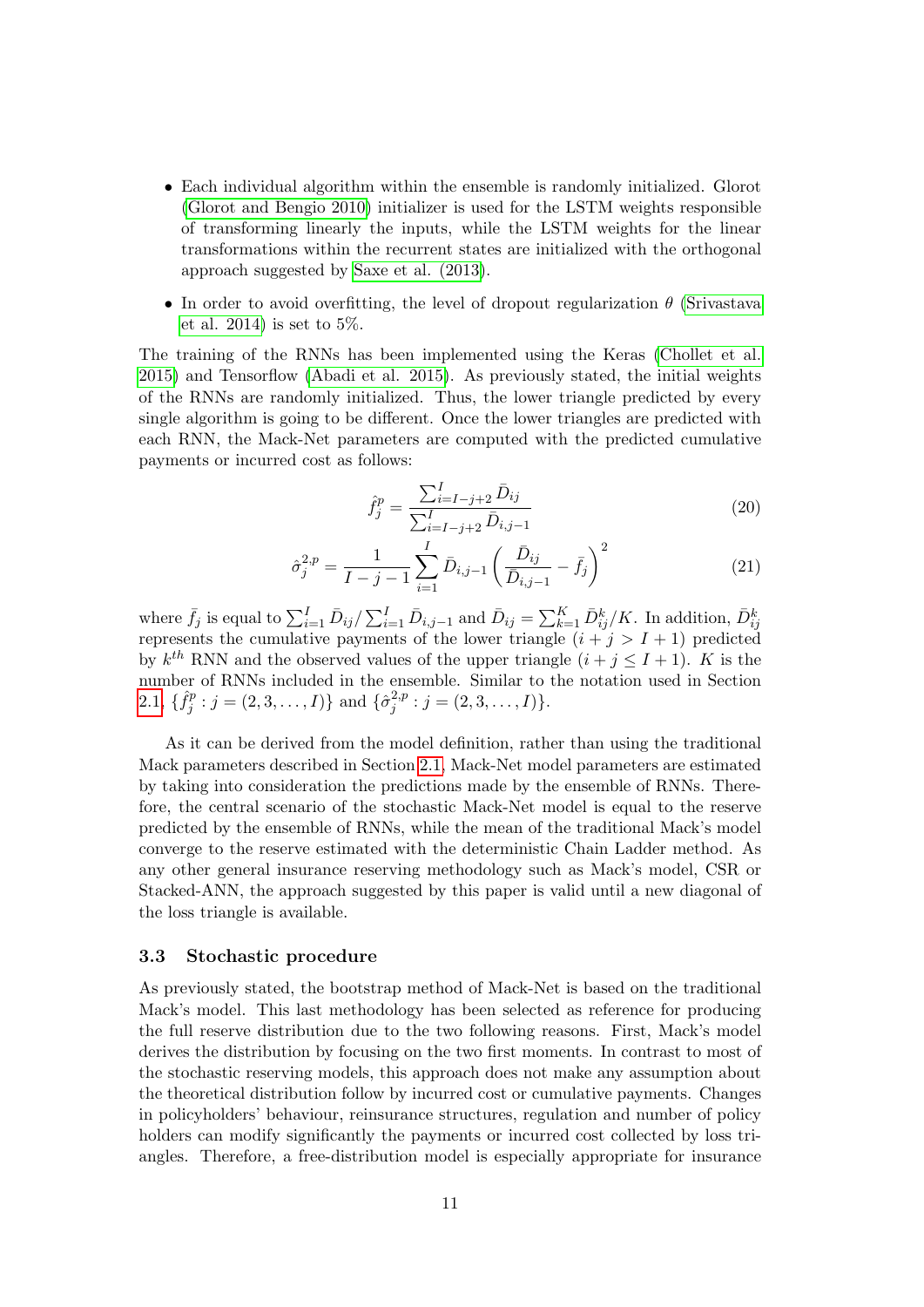companies and regulators because the previous portfolio changes happen quite often in the sector. Second, Mack's model is already applied by insurance companies to comply with regulations such as Solvency II Directive, Swiss Solvency Test or IFRS. Thus, the bootstrap method of Mack-Net is familiar and aligned with the procedures already used by the insurance market.

As no assumption about the underlying distribution of cumulative payments or incurred cost is taken, the expected value and variance of Mack-Net model is defined as follows:

$$
E[D_{ij}] = \hat{f}_j^p \bar{D}_{i,j-1} \qquad Var[D_{ij}] = \hat{\sigma}_j^{2,p} \bar{D}_{i,j-1} \qquad (22)
$$

The Mack-Net model uses the predictions made by the ensemble of RNNs to determine the mean and variance of the reserve distribution. By doing so, the forecasting power of deep and machine learning techniques are taken into consideration. The calculation of residuals needed for the bootstrap method is based on the expression provided by [England and Verrall \(2006\)](#page-21-0) for Mack's model:

$$
\hat{r}_{ij}^p = \frac{\sqrt{\bar{D}_{i,j-1}} \ast \left(\frac{\bar{D}_{ij}}{\bar{D}_{i,j-1}} - \bar{f}_j\right)}{\hat{\sigma}_j^p} \tag{23}
$$

where  $\{\hat{r}_{ij}^p : j = (2, \ldots, I); i = (1, \ldots, I)\}\$ . As in Mack's model, Mack-Net model is bias adjusted in accordance with the procedure suggested by [England and Verrall](#page-21-0) [\(2006\)](#page-21-0):

$$
\hat{r}_{ij}^p = \frac{N}{N-p} \frac{\sqrt{\bar{D}_{i,j-1}} * \left(\frac{\bar{D}_{ij}}{\bar{D}_{i,j-1}} - \bar{f}_j\right)}{\hat{\sigma}_j^p} \tag{24}
$$

As with Mack's model, p is equal to the number of development factors. Once the set of residuals has been calculated, the resampled upper triangles of link ratios are calculated as follows:

$$
f_{ij}^{B,p} = \hat{f}_j^p + r_{ij}^{B,p} \frac{\hat{\sigma}_j^p}{\sqrt{\bar{D}_{i,j-1}}} \tag{25}
$$

where B refers to the number of upper triangles to be simulated and  $r_{ij}^{B,p}$  to the residual resampled in the position  $(i, j)$  of the  $b<sup>th</sup>$  triangle. Similar to the Mack's model presented in Section [2.1,](#page-3-1) a zero mean adjustment should be applied to the residuals in order to avoid deviations between the simulated and theoretical mean. The resampled development factors  $(\tilde{f}_i^{B,p})$  $j^{(B,p)}$  are

$$
\tilde{f}_{j}^{B,p} = \frac{\sum_{i=1}^{I-j+1} \bar{D}_{i,j-1} f_{ij}^{B,p}}{\sum_{i=1}^{I-j+1} \bar{D}_{i,j-1}}
$$
\n(26)

It is worth mentioning that the previous calculation is carried out with the upper triangle  $(i + j \leq I + 1)$ . Then,  $\bar{D}_{i,j-1}$  can be substituted by  $D_{i,j-1}$ . The resampled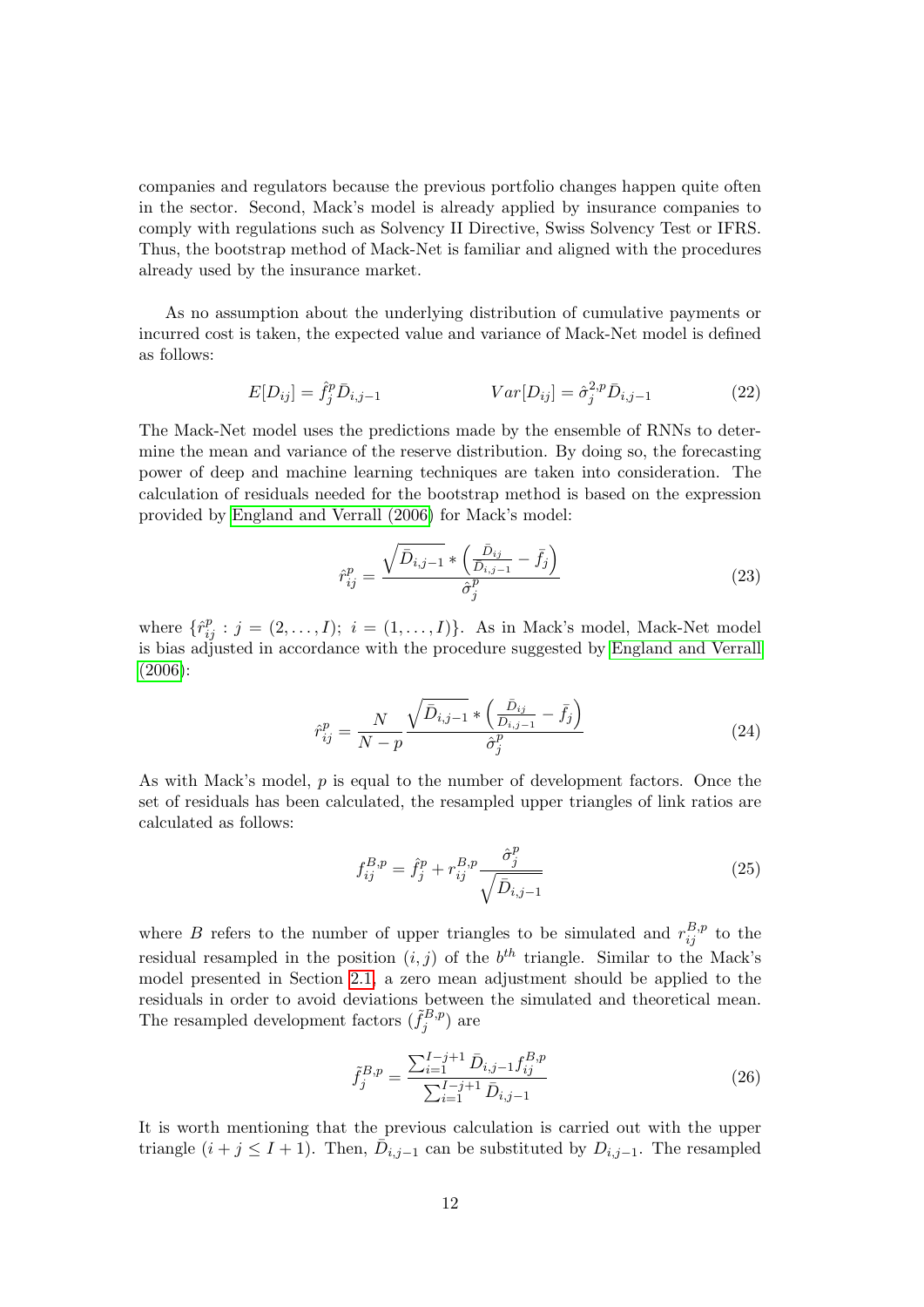development factors,  $\tilde{f}_i^{B,p}$  $j^{B,p}$ , are used to calculate the lower triangle  $(i+j > I+1)$  by applying the Chain Ladder methodology:

$$
\hat{D}_{ij} = \bar{D}_{i,j-1} \tilde{f}_j^{B,p} \tag{27}
$$

Then, as well as in the case of Mack's model, the process variance is included in the Mack-Net model in order to take into consideration the randomness in future outcomes:

$$
\hat{D}_{ij} = \hat{D}_{ij} + \hat{\sigma}_j^p r_{ij}^{B,p} \sqrt{\bar{D}_{i,j-1}}
$$
\n(28)

Notice that, as the procedure is applied recursively,  $\bar{D}_{i,j-1}$  is used in the previous equation only when the simulation refers to year after the last diagonal observed. In the rest of the cases, the recurrence is applied and, thus,  $\bar{D}_{i,j-1}$  substituted by  $\hat{D}_{ij-1}$ . As explained in Section [2.1](#page-3-1) for Mack's model, this procedure [\(England and Verrall](#page-21-0) [2006\)](#page-21-0) allows the recognition of the process variance, which is the variability in the forecasts of future payments.

### <span id="page-12-0"></span>4 Model fitting and results

In this section, Mack-Net parameters by line of business and the comparison between the performance of the benchmark and the Mack-Net model are presented.

#### <span id="page-12-1"></span>4.1 Fitting of Mack-Net model

This subsection presents Mack-Net parameters by line of business. As stated before, the model has been fitted individually to each of the 200 triangles selected by [Meyers](#page-22-4) [2015](#page-22-4) from the Schedule P of the NAIC Annual Statement. For further details about the database refer to Section [3.1.](#page-5-1)

As explained in Section [3.2,](#page-8-0) once the ensemble of RNNs has been fitted, the Mack-Net architecture proceeds with the calculation of  $\hat{f}_i^p$  $\hat{\sigma}_j^{p}$  and  $\hat{\sigma}_j^{2,p}$  $i_j^{2,p}$ . Similar to  $\hat{f}_j$ and  $\hat{\sigma}_j^2$  in Mack's model, Mack-Net parameters define the variance and expected value of the cumulative payments or incurred cost. Thus, Tables [1,](#page-13-0) [2,](#page-13-1) [3](#page-14-0) and [4](#page-14-1) present a comparison between the average Mack and Mack-Net parameters by line of business.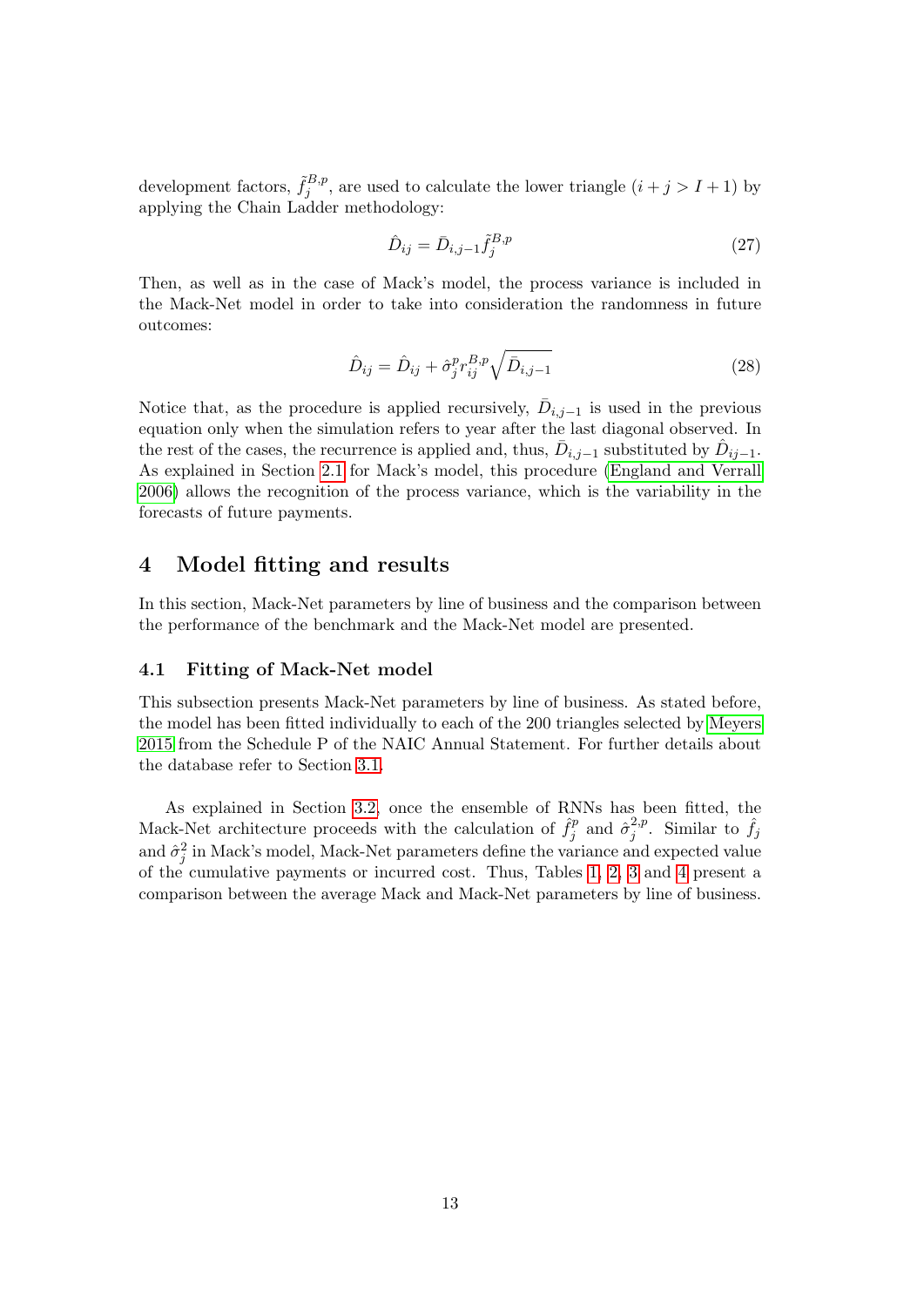<span id="page-13-0"></span>

|                | CA   |      | PA   |      |          | WC   |      | ОL         |
|----------------|------|------|------|------|----------|------|------|------------|
| Dev            |      | Mack |      | Mack |          | Mack |      | Mack       |
| Year           | Mack | Net  | Mack | Net  | Mack     | Net  | Mack | <b>Net</b> |
| 1              | 1.90 | 1.88 | 1.77 | 1.75 | 2.21     | 2.59 | 3.12 | 3.10       |
| $\overline{2}$ | 1.35 | 1.35 | 1.22 | 1.22 | 1.29     | 1.38 | 1.72 | 1.67       |
| 3              | 1.16 | 1.15 | 1.10 | 1.10 | 1.13     | 1.15 | 1.34 | 1.30       |
| 4              | 1.08 | 1.06 | 1.06 | 1.05 | 1.07     | 1.08 | 1.18 | 1.16       |
| 5              | 1.04 | 1.03 | 1.03 | 1.02 | 1.04     | 1.04 | 1.11 | 1.07       |
| 6              | 1.02 | 1.01 | 1.01 | 1.01 | 1.02     | 1.02 | 1.04 | 1.03       |
| 7              | 1.00 | 1.01 | 1.01 | 1.00 | 1.02     | 1.02 | 1.02 | 1.01       |
| 8              | 1.01 | 1.00 | 1.00 | 1.00 | 1.01     | 1.01 | 1.02 | 1.01       |
| 9              | 1.00 | 1.00 | 1.00 | 1.00 | $1.01\,$ | 1.01 | 1.01 | 1.00       |

Table 1: Average  $\hat{f}_i^p$  $\hat{f}_j^p$  and  $\hat{f}_j$  by line of business (Paid data).

Source: own elaboration

Table 2: Average  $\hat{f}_i^p$  $\hat{f}_j^p$  and  $\hat{f}_j$  by line of business (Incurred data).

<span id="page-13-1"></span>

|      |      | СA   | PA   |      | WС   |      | ОL   |            |
|------|------|------|------|------|------|------|------|------------|
| Dev  |      | Mack |      | Mack |      | Mack |      | Mack       |
| Year | Mack | Net  | Mack | Net  | Mack | Net  | Mack | <b>Net</b> |
| 1    | 1.27 | 1.33 | 1.14 | 1.15 | 1.31 | 1.40 | 1.45 | 1.56       |
| 2    | 1.09 | 1.09 | 1.03 | 1.03 | 1.07 | 1.09 | 1.21 | 1.20       |
| 3    | 1.03 | 1.03 | 1.01 | 1.01 | 1.02 | 1.03 | 1.07 | 1.07       |
| 4    | 1.01 | 1.01 | 1.00 | 1.00 | 1.01 | 1.01 | 1.03 | 1.03       |
| 5    | 1.00 | 1.01 | 1.00 | 1.00 | 1.00 | 1.01 | 1.04 | 1.01       |
| 6    | 0.99 | 1.01 | 1.00 | 1.00 | 1.00 | 1.01 | 1.01 | 1.02       |
| 7    | 1.00 | 1.01 | 1.00 | 1.00 | 1.00 | 1.01 | 1.00 | 1.01       |
| 8    | 1.00 | 1.01 | 1.00 | 1.00 | 1.00 | 1.01 | 1.01 | 1.01       |
| 9    | 1.00 | 1.01 | 1.00 | 1.00 | 1.00 | 1.01 | 1.00 | 1.01       |

Source: own elaboration

The averages of the development factors of the payment models (Table [1\)](#page-13-0) present non-significant differences in most of the cases. The only remarkable differences are the second development factor of OL, and the first and second parameters of WC. Mack-Net development factors are lower than Mack's parameters in all the lines of business with the only exception of Workers' Compensation. This can be proved by computing the multiplicative development factors (product of development factors by line of business and model).

With regard to the incurred cost development factors (Table [2\)](#page-13-1), the differences between both models are minor in the case of CA and PA. However, they become more relevant in the case of WC and OL, especially in the case of the first development year. It is also worth mentioning that Mack-Net development factors are higher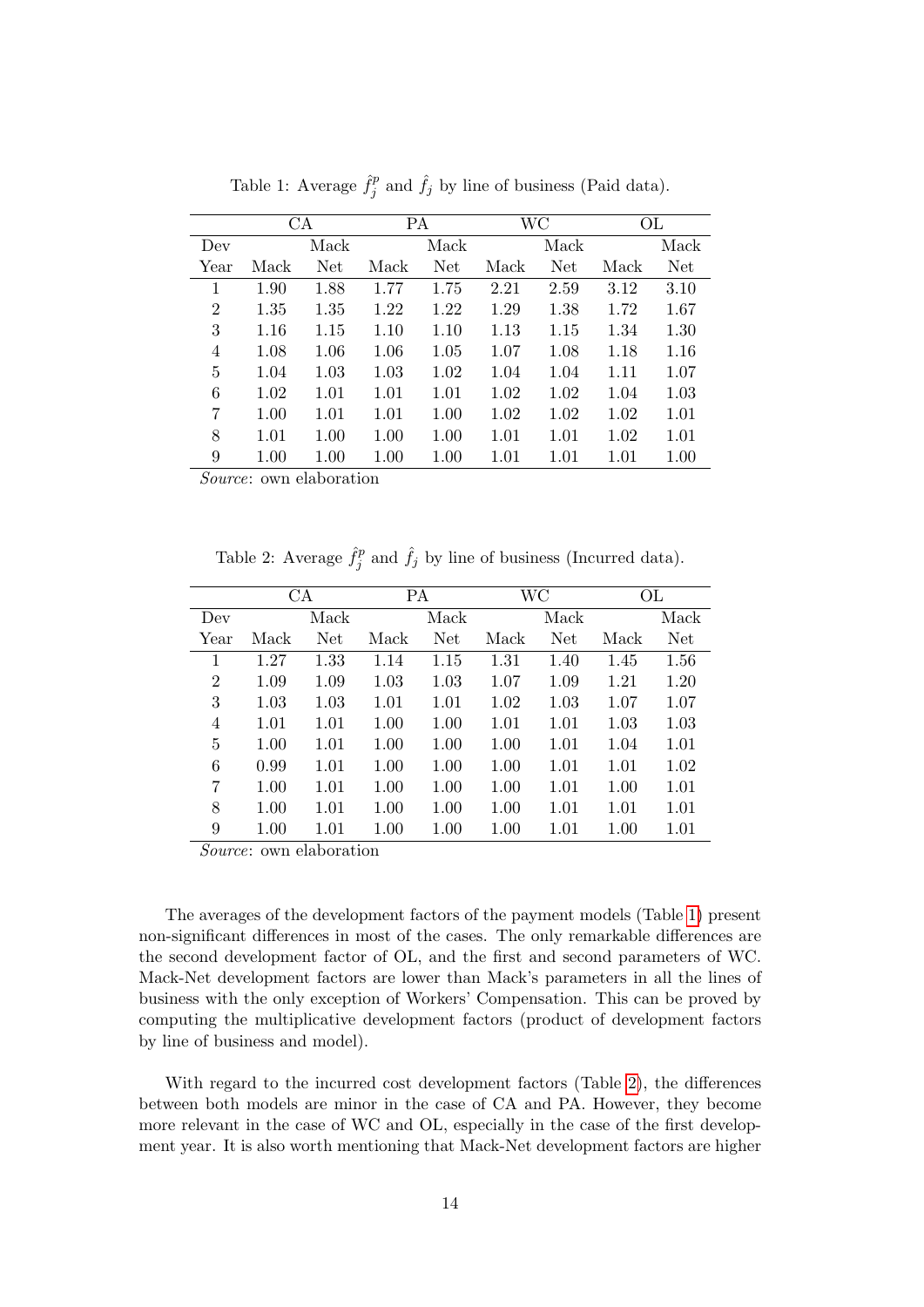<span id="page-14-0"></span>than Mack parameters regardless of the line of business.

| CA    |       | РA    |            | WС    |       | ОL    |       |
|-------|-------|-------|------------|-------|-------|-------|-------|
|       | Mack  |       | Mack       |       | Mack  |       | Mack  |
| Mack  | Net   | Mack  | <b>Net</b> | Mack  | Net   | Mack  | Net.  |
| 13.25 | 12.43 | 12.96 | 11.96      | 14.98 | 13.94 | 26.94 | 25.47 |
| 6.82  | 5.96  | 5.73  | 5.09       | 6.06  | 5.43  | 10.35 | 10.21 |
| 4.43  | 3.76  | 3.61  | 3.29       | 4.07  | 3.70  | 6.67  | 5.58  |
| 2.97  | 2.31  | 2.59  | 2.55       | 3.07  | 2.78  | 4.96  | 4.29  |
| 1.76  | 1.39  | 1.40  | 1.47       | 1.55  | 1.76  | 3.21  | 2.30  |
| 0.98  | 0.74  | 0.87  | 0.79       | 1.46  | 1.19  | 1.95  | 1.23  |
| 0.65  | 0.44  | 0.68  | 0.50       | 1.10  | 0.86  | 0.97  | 0.54  |
| 0.42  | 0.26  | 0.19  | 0.24       | 0.71  | 0.55  | 0.78  | 0.42  |
| 0.32  | 0.17  | 0.15  | 0.15       | 0.53  | 0.36  | 0.44  | 0.18  |
|       |       |       |            |       |       |       |       |

Table 3: Average  $\hat{\sigma}_i^{2,p}$  $j^{2,p}$  and  $\hat{\sigma}_j^2$  by line of business (Paid data).

Source: own elaboration

Table 4: Average  $\hat{\sigma}_i^{2,p}$  $j^{2,p}$  and  $\hat{\sigma}_j^2$  by line of business (Incurred data).

<span id="page-14-1"></span>

|                |      | CA   | PA    |      |       | WC    | ОL    |       |
|----------------|------|------|-------|------|-------|-------|-------|-------|
| Dev            |      | Mack |       | Mack |       | Mack  |       | Mack  |
| Year           | Mack | Net  | Mack  | Net  | Mack  | Net   | Mack  | Net   |
| 1              | 7.95 | 7.29 | 10.11 | 9.23 | 15.13 | 13.85 | 13.69 | 12.67 |
| $\overline{2}$ | 4.67 | 4.11 | 4.79  | 4.35 | 9.48  | 8.23  | 9.00  | 8.56  |
| 3              | 3.19 | 2.71 | 3.06  | 3.04 | 4.09  | 3.50  | 5.24  | 4.40  |
| 4              | 2.29 | 1.96 | 1.62  | 1.57 | 2.69  | 2.19  | 4.01  | 3.58  |
| 5              | 1.54 | 1.27 | 1.18  | 1.10 | 2.12  | 1.64  | 3.66  | 2.53  |
| 6              | 1.13 | 0.97 | 0.78  | 0.71 | 1.79  | 1.34  | 1.50  | 1.18  |
| 7              | 0.77 | 0.68 | 0.31  | 0.38 | 1.30  | 0.94  | 1.15  | 0.78  |
| 8              | 0.41 | 0.46 | 0.18  | 0.26 | 0.80  | 0.64  | 0.52  | 0.48  |
| 9              | 0.33 | 0.38 | 0.15  | 0.18 | 0.49  | 0.41  | 0.43  | 0.34  |

Source: own elaboration

Before analysing the differences between  $\hat{\sigma}_{i}^{2,p}$  $j^{2,p}$  and  $\hat{\sigma}_j^2$ , it is worth mentioning that previous cumulative payments or incurred cost play a key role in the model variance, defined in equations 2 and 20 for Mack and Mack-Net model respectively. Thus,  $\hat{\sigma}_i^{2,p}$ j and  $\hat{\sigma}_j^2$  have to be analysed by taking into consideration the analysis of the development factors explained in the previous paragraphs.

With regard to the models for paid loss data,  $\hat{\sigma}_i^{2,p}$  $j^{2,p}$  and  $\hat{\sigma}_j^2$  show non-material differences. Nevertheless, it has to be pointed out that Mack parameters are higher than those of Mack-Net in every line of business. As the paid development factors of the Mack model are also higher, the pattern shown in Table [3](#page-14-0) reveals that Mack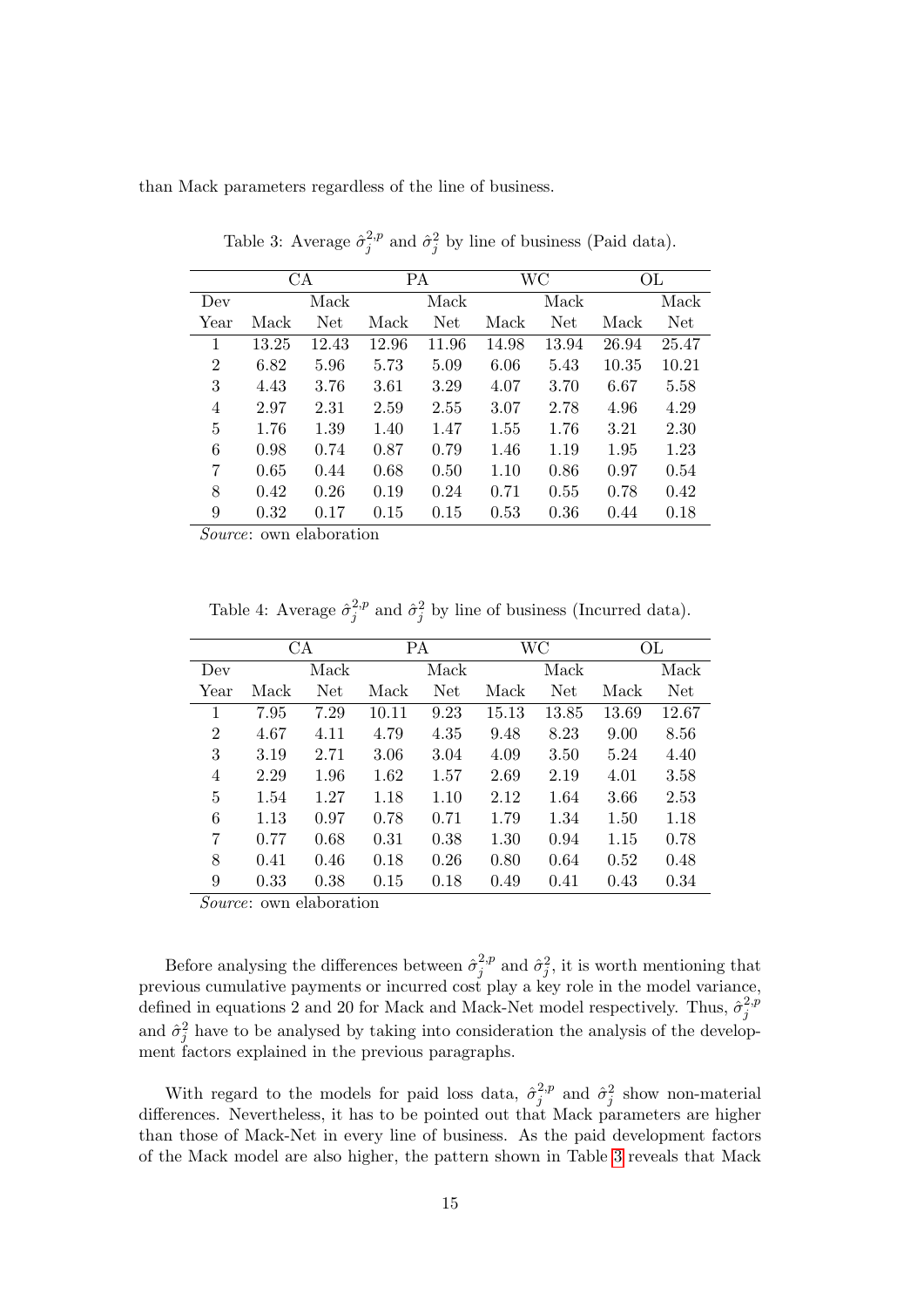model generates a higher volatility than the proposed methodology.

Table [4](#page-14-1) shows that Mack's parameters are higher than those of the Mack-Net model fitted with incurred cost data. In contrast to the models for paid loss data, this effect is partially offset by the Mack-Net development factors that, as shown in Table [2,](#page-13-1) are higher than those of the Mack's model.

As incurred cost includes the payments and the reserve set up by claim adjusters, this variable should be closer to the ultimate claim cost than the payments. Thus, development factors and reserve volatility should be lower in the case of the models fitted with incurred cost data. The comparison of the average parameters of the models for incurred (Table [2](#page-13-1) and [4\)](#page-14-1) and paid loss data (Table [1](#page-13-0) and [3\)](#page-14-0) reveals that this trend is followed by both models.

#### <span id="page-15-0"></span>4.2 Comparison against benchmark models

This subsection compares the performance of the Mack-Net model with the original methodology proposed by Mack. The variability and accuracy will be compared with the metrics and tests shown in Section [2.2.](#page-4-0)

As previously explained, the aim of the Mack-Net model is to improve the accuracy of the traditional Mack's methodology by using machine and deep learning algorithms and techniques such as RNNs. Table [5](#page-15-1) and [6](#page-15-2) show the empirical results of the metrics selected for comparing the models accuracy.

<span id="page-15-1"></span>

| Line of   | Mack     | Mack-Net | Mack     | Mack-Net | CSR.     | Stacked    |
|-----------|----------|----------|----------|----------|----------|------------|
| business  | Paid     | Paid     | Incurred | Incurred |          | <b>ANN</b> |
| CA        | 7.98\%   | $6.80\%$ | 8.18\%   | $8.03\%$ | $9.29\%$ | 8.92\%     |
| <b>PA</b> | $6.06\%$ | $5.01\%$ | 2.62%    | 4.26\%   | 5.46\%   | 7.78%      |
| WС        | 7.86\%   | 6.77%    | 8.15%    | $6.99\%$ | 13.29%   | 7.36%      |
| OL.       | 20.20\%  | 17.31%   | 17.38\%  | 13.48%   | 27.78\%  | 19.80\%    |
|           |          |          |          |          |          |            |

Table 5:  $\%RMSE(U^t)$  by model and line of business

Source: own elaboration

Table 6:  $\mathcal{K}MAE(U^t)$  by model and line of business

<span id="page-15-2"></span>

| Line of  | Mack    | Mack-Net | Mack      | Mack-Net | CSR.     | Stacked  |
|----------|---------|----------|-----------|----------|----------|----------|
| business | Paid    | Paid     | Incurred  | Incurred |          | A NN     |
| CА       | 5.96\%  | 4.78%    | 5.46\%    | 5.40\%   | $6.35\%$ | $6.86\%$ |
| PА       | 3.81\%  | 3.44\%   | 1.90%     | 2.86%    | 3.68%    | 3.76%    |
| WС       | 5.32%   | 4.60\%   | 5.27%     | $4.51\%$ | $6.01\%$ | $4.65\%$ |
| OL.      | 13.41\% | 12.16\%  | $11.34\%$ | 9.88%    | 18.29\%  | 13.47\%  |

Source: own elaboration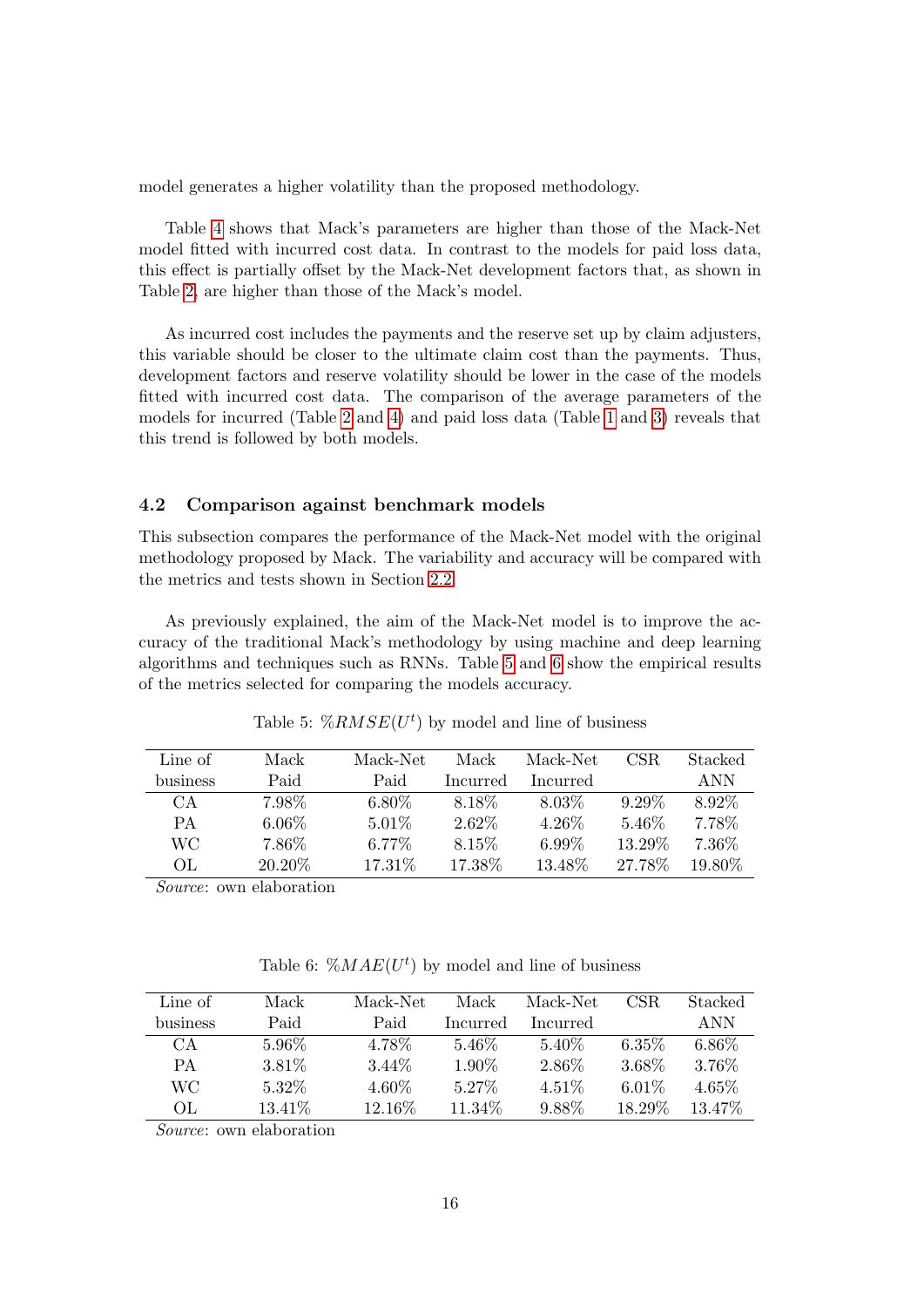With regard to the models for paid loss data, Mack-Net methodology improves the accuracy of the Mack's model in every line of business.  $\%RMSE(U^t)$  decreases by 14% in WC and OL, 15% in CA, and 17% in the case of PA. Similar improvements are also observed in terms of  $\%MAE(U^t)$ .

The comparison of the  $\mathcal{K}RMSE(U^t)$  and  $\mathcal{K}MAE(U^t)$  obtained from the models for incurred loss data shows that Mack-Net model outperforms the Mack's procedure in all the lines of business with the only exception of PA. It is worth mentioning that the accuracy of the Mack-Net model is especially higher in OL, which is the line of business with the longer duration of liabilities. Thus, an appropriate estimation of reserves is particularly relevant in this case. Empirical results demonstrate that Mack-Net model also outperforms general insurance approached based on Markov Chain Monte-Carlo or machine learning such as CSR or Stacked-ANN.

Tables [7](#page-16-0) and [8](#page-16-1) show the ranking proposed by Model Confidence Set (MCS) considering  $\%RMSE(U^t)$  and  $\%MAE(U^t)$  as loss functions. This approach confirms the outcomes presented in the previous paragraphs. In fact, Mack-Net Incurred and Paid are ranked as the best and second best model respectively when all the lines of business are considered together (row 'Total').

| Line of  | Mack     | Mack-Net | Mack     | Mack-Net | CSR.                   | Stacked          |
|----------|----------|----------|----------|----------|------------------------|------------------|
| business | Paid     | Paid     | Incurred | Incurred |                        | ANN              |
| CA       | 2nd      | 1st      | $4^{th}$ | $3^{rd}$ | 5th                    | 6 <sup>th</sup>  |
| PА       | $6^{th}$ | 2rd      | 1st      | 2nd      | $4^{th}$               | $5^{th}$         |
| WС       | $6^{th}$ | 1st      | 5th      | $2^{nd}$ | $4^{th}$               | $3^{rd}$         |
| OL       | $5^{th}$ | $2^{nd}$ | 2rd      | 1st      | $6^{th}$               | $4^{th}$         |
| Total    | $5^{th}$ | 2nd      | 2rd      | 1st      | $\kappa$ <sup>th</sup> | $\varDelta^{th}$ |

<span id="page-16-0"></span>Table 7: Ranking of models according to MSC ( $\%RMSE(U^t)$  and  $\alpha = 0.05$ ).

Source: own elaboration

<span id="page-16-1"></span>Table 8: Ranking of models according to MSC ( $\%MAE(U^t)$  and  $\alpha = 0.05$ ).

| Mack                   | Mack-Net    | Mack     | Mack-Net | CSR.           | Stacked  |
|------------------------|-------------|----------|----------|----------------|----------|
| Paid                   | Paid        | Incurred | Incurred |                | A NN     |
| $5^{th}$               | 1st         | 2rd      | $2^{nd}$ | $A$ th         | $6^{th}$ |
| 6 <sup>th</sup>        | $3^{rd}$    | 1st      | $2^{nd}$ | $5^{th}$       | $4^{th}$ |
| $\kappa$ <sup>th</sup> | $3^{rd}$    | $5^{th}$ | 1st      | $\Lambda^{th}$ | 2nd      |
| 5th                    | 2rd         | $2^{rd}$ | 1st      | $6^{th}$       | $4^{th}$ |
| 5th                    | $\gamma$ nd | $3^{rd}$ | 1st      | $6^{th}$       | $4^{th}$ |
|                        |             |          |          |                |          |

Source: own elaboration

With regard to the validation of the reserves variability, [Kupiec \(1995\)](#page-22-16) test is applied to assess the appropriateness of the reserve distribution generated by the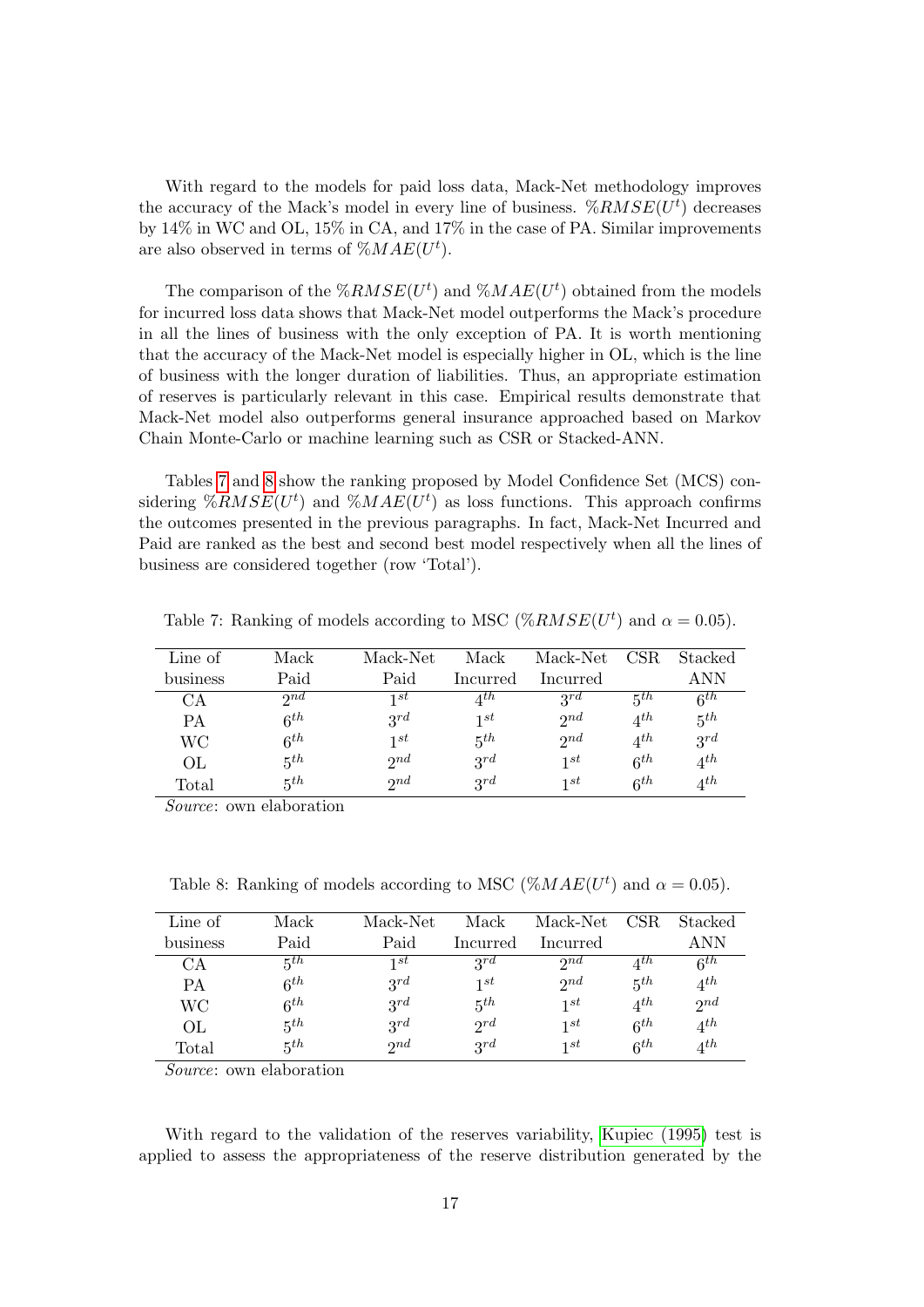stochastic process. Table [9](#page-17-0) collects the p-values of the Kupiec test assuming a VaR percentile of  $\alpha = 0.995$ , which is the value for evaluating the risk profile of insurance companies under Solvency II Directive.

Companies included in each line of business have different volumes. This fact was taken into consideration within the Kupiec test by giving different weights to each company. The higher the standard deviation generated by the company, the higher the weight given to compute the Kupiec test. Table [9](#page-17-0) collects the p-values by model and line of business.

| Line of  | Mack   | Mack-Net   | Mack       | Mack-Net |
|----------|--------|------------|------------|----------|
| business | Paid   | Paid       | Incurred   | Incurred |
| CA       | > 0.05 | > 0.05     | ${}< 0.05$ | > 0.05   |
| PА       | > 0.05 | > 0.05     | > 0.05     | > 0.05   |
| WС       | < 0.05 | ${}< 0.05$ | ${}< 0.05$ | > 0.05   |
| OL.      | > 0.05 | > 0.05     | < 0.05     | > 0.05   |

<span id="page-17-0"></span>Table 9: Kupiec test (p-values) by model and line of business

Source: own elaboration

According to the results of the models for paid loss data, Mack and Mack-Net methodologies are unable to produce an appropriate Value at Risk (VaR) for Workers Compensation. In the rest of lines of business, the excesses of the VaR estimated by both models are aligned with the confidence level selected ( $\alpha = 0.995$ ). It is worth mentioning that, as discussed in Section [4.1,](#page-12-1) Mack-Net parameters reveal a lower level of variance than those of the Mack's model. Thus, the higher accuracy of the Mack-Net model for paid loss data (Table [5\)](#page-15-1) allows to generate appropriate risk measures with a lower level of variability.

In the case of the models for incurred cost, Mack-Net model passes the test in all the lines of business, while Mack's model fails the test in three out of four lines of business. As it will be presented in Table [10,](#page-18-0) the coefficients of variation generated by the Mack-Net model are lower than those of the traditional Mack's methodology. Nevertheless, Mack-Net model passes the test because the accuracy of the mean of the stochastic process is higher (Table [5\)](#page-15-1).

Mack's model fails the test in most of the lines of business due to two reasons. First, the lower level of accuracy leads to higher differences between the actual reserve and the distribution function generated by the model. Second, the model is unable to generate a higher variance in order to offset the lack of accuracy. To illustrate this, Figure [4](#page-18-1) shows one company of the OL segment where Mack's model produces an inappropriate VaR. The observed ultimate is represented by a black dashed line.

With the goal of comparing the volatility generated by the different stochastic reserving models, Table [10](#page-18-0) collects the % of companies where the coefficient of vari-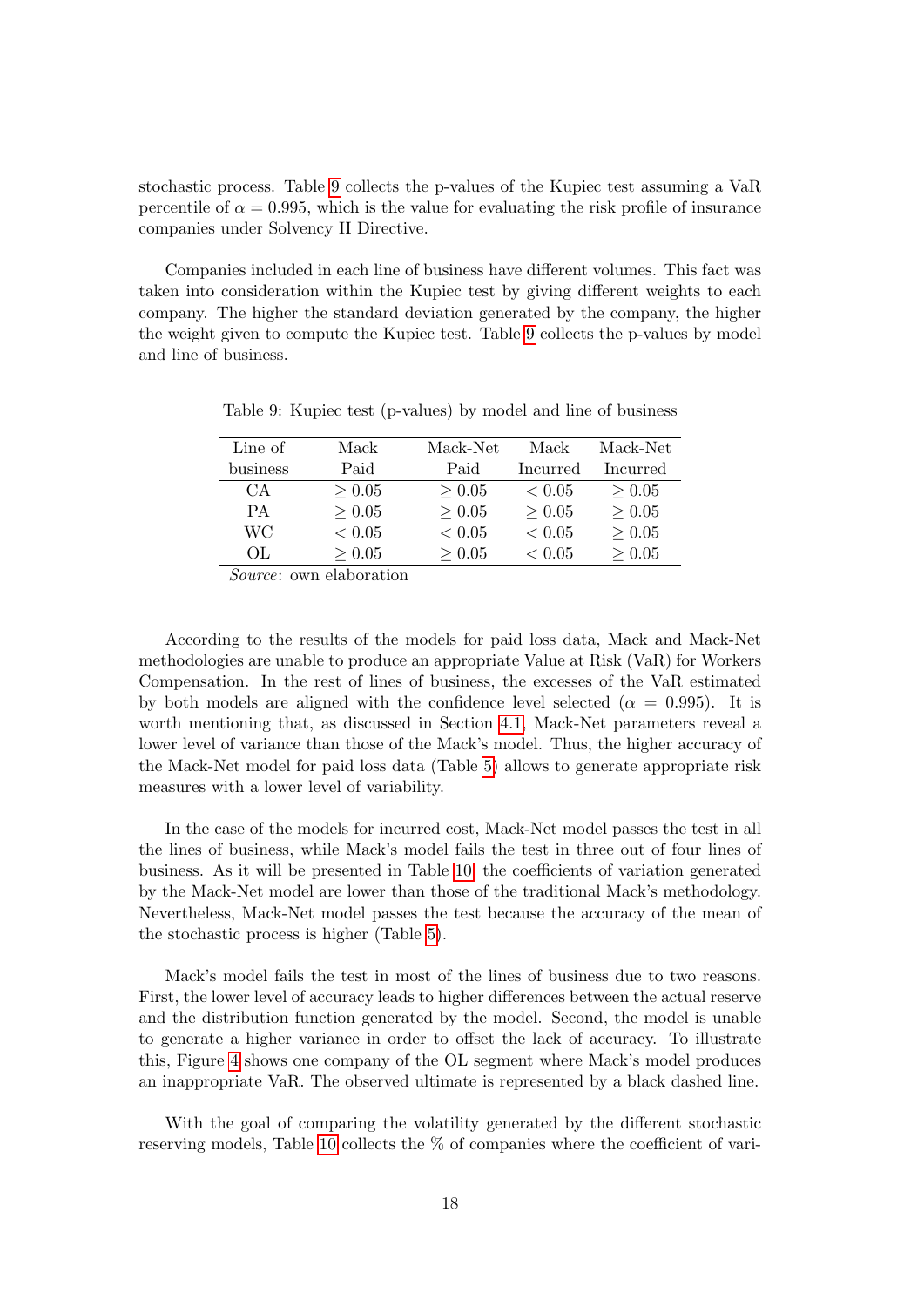<span id="page-18-1"></span>

Figure 4: Company code 620. Other Liability.

<span id="page-18-0"></span>ation,  $CV(U<sup>t</sup>)$ , of Mack-Net is lower than in the case of Mack's model:

|  |  | Table 10: % of companies where Mack-Net $CV(U^t)$ < Mack $CV(U^t)$ |  |  |  |  |
|--|--|--------------------------------------------------------------------|--|--|--|--|
|  |  |                                                                    |  |  |  |  |

| Paid      | Incurred  |
|-----------|-----------|
| loss data | loss data |
| $56\%$    | 72\%      |
| 46\%      | 66\%      |
| $56\%$    | 54\%      |
| 58%       | 68%       |
|           |           |

Source: own elaboration

The results shown in tables [9](#page-17-0) and [10](#page-18-0) demonstrate that Mack-Net model does not need to produce higher coefficients of variation in order to generate more appropriate risk measures than Mack's model. Thus, the proposed methodology produces more efficient risk measures thanks to its predictive power.

Finally, on the trade-off between time and accuracy, Table [11](#page-19-1) presents how training time and error change when the input size increases. The database used for fitting the algorithms (Schedule P of the NAIC Annual Statement) contains a maximum range of 10 years per each general insurance company. This table sets 5 years of data as the initial scenario and, then, the input size are increased until the maximum available data is reached. The results show that the error decreases in a higher extent than training time in relative terms. This is true even when the number of years is closed to maximum. It is worth noticing that benchmark models accuracy will also decrease if the input size is reduced. Therefore, Table [11](#page-19-1) shows the trade-off between time and accuracy of Mack-Net model in a standalone basis.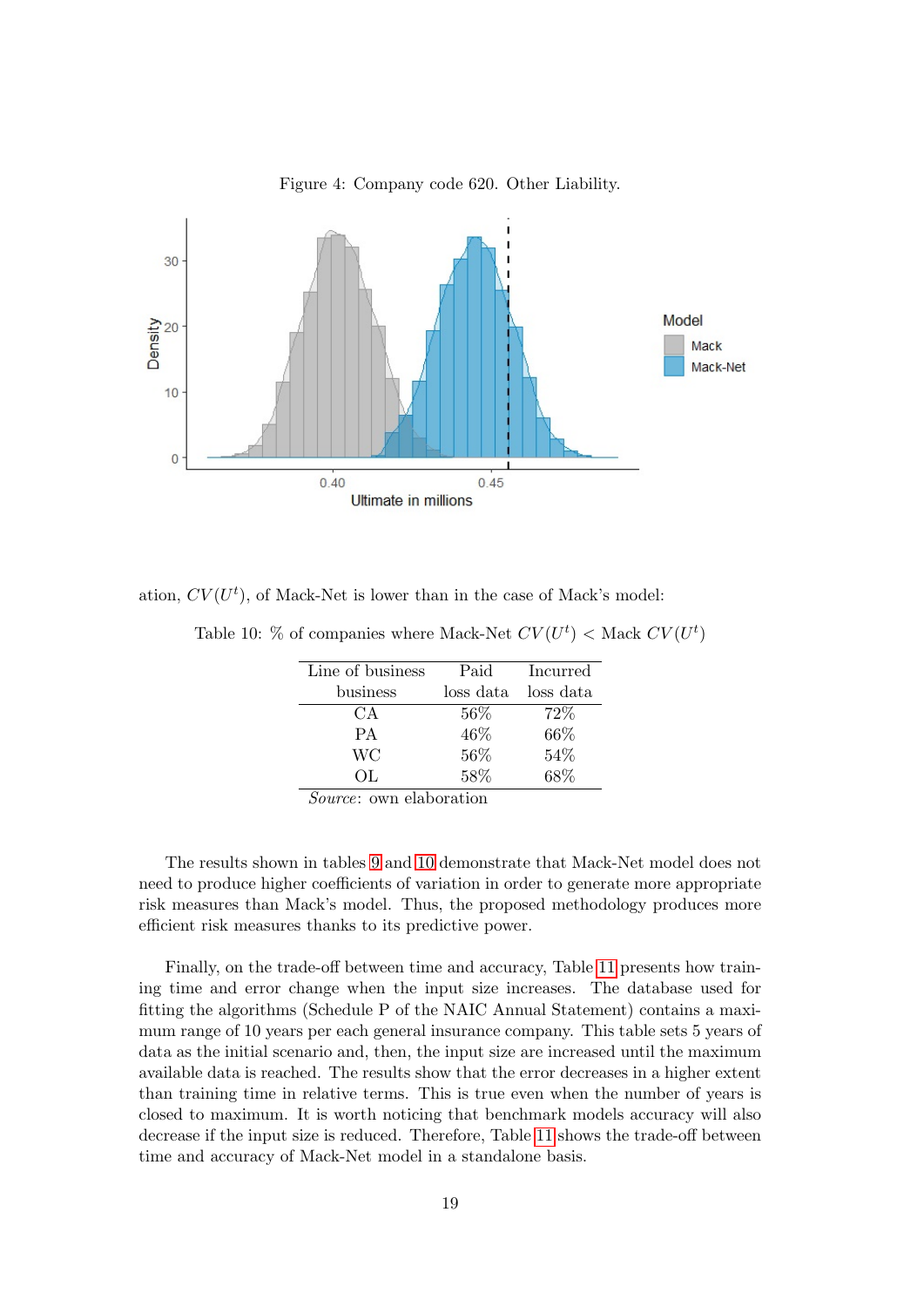Table 11: Mack-Net: Training time and error versus input size

<span id="page-19-1"></span>

|                                   | 5 Years |        |         |                      |         | 6 Years 7 Years 8 Years 9 Years 10 Years |
|-----------------------------------|---------|--------|---------|----------------------|---------|------------------------------------------|
| Time Index                        | 100.00  | 102.14 |         | 105.48 113.86 126.00 |         | - 140.55                                 |
| Error Index                       | 100.00  | 70.73  | -50.05- | 33.73                | - 19.02 | -7.08                                    |
| $\alpha$ and $\alpha$ in $\alpha$ |         |        |         |                      |         |                                          |

Source: own elaboration

# <span id="page-19-0"></span>5 Conclusions

The Mack-Net model introduced in this paper has the aim of blending the traditional Mack's reserving model with deep and machine learning techniques. To do so, an ensemble of RNNs is fitted to the loss triangle. Then, the predictions of this ensemble are used for calculating Mack's model parameters. In this paper, the predictive power and reserve variability of the proposed architecture and the traditional Mack's methodology are compared. Models were fitted to 200 incurred cost and paid loss triangles from NAIC Schedule P database (available on [CAS website\)](https://www.casact.org/research/index.cfm?fa=loss_reserves_data) in order to generate a robust comparison.

Three main conclusions are drawn from the results presented in Section [4.](#page-12-0) First, the comparison of the accuracy reveals that adding deep learning techniques to Mack's model improves the predictive power. With regard to the models fitted with paid data, this paper demonstrates that Mack-Net model outperforms Mack's model in every line of business. In the case of the models for incurred cost, Mack-Net is also more accurate than Mack's model in all the lines of business with the only exception of Personal Auto (PA). The accuracy of reserving models is particularly relevant for long-tail lines of business such as Other Liability (OL). In the case of this last portfolio, Mack-Net methodology reduces the RMSE by 14% and 22% when using paid and incurred cost data respectively. Empirical results demonstrate that Mack-Net model also outperforms other reserving approaches based on Markov Chain Monte-Carlo or machine learning such as Changing Settlement Rate or Stacked-ANN respectively.

Second, Kupiec test demonstrated that Mack-Net model generates more appropriate risk measures (Value at Risk) than the traditional Mack's methodology. With regard to the paid data, both models fail the test for Workers Compensation (WC). However, in the case of the incurred data, Mack-Net model passes the test in every line of business, while Mack's model fails the test in three out of four lines. Thus, Mack-Net model is not only more accurate but also generates a more appropriate Value at Risk (VaR). The confidence level selected for the VaR is  $\alpha = 0.995$ , which is the level required by Solvency II to evaluate the reserving risk in insurance companies.

Third, the blending of traditional approaches with deep learning techniques generates more efficient models for evaluating the reserving risk, which is the potential cost of deviations from the expected reserve. In other risks such as changes in equity price, the mean of the distribution does not play a relevant role (the mean of the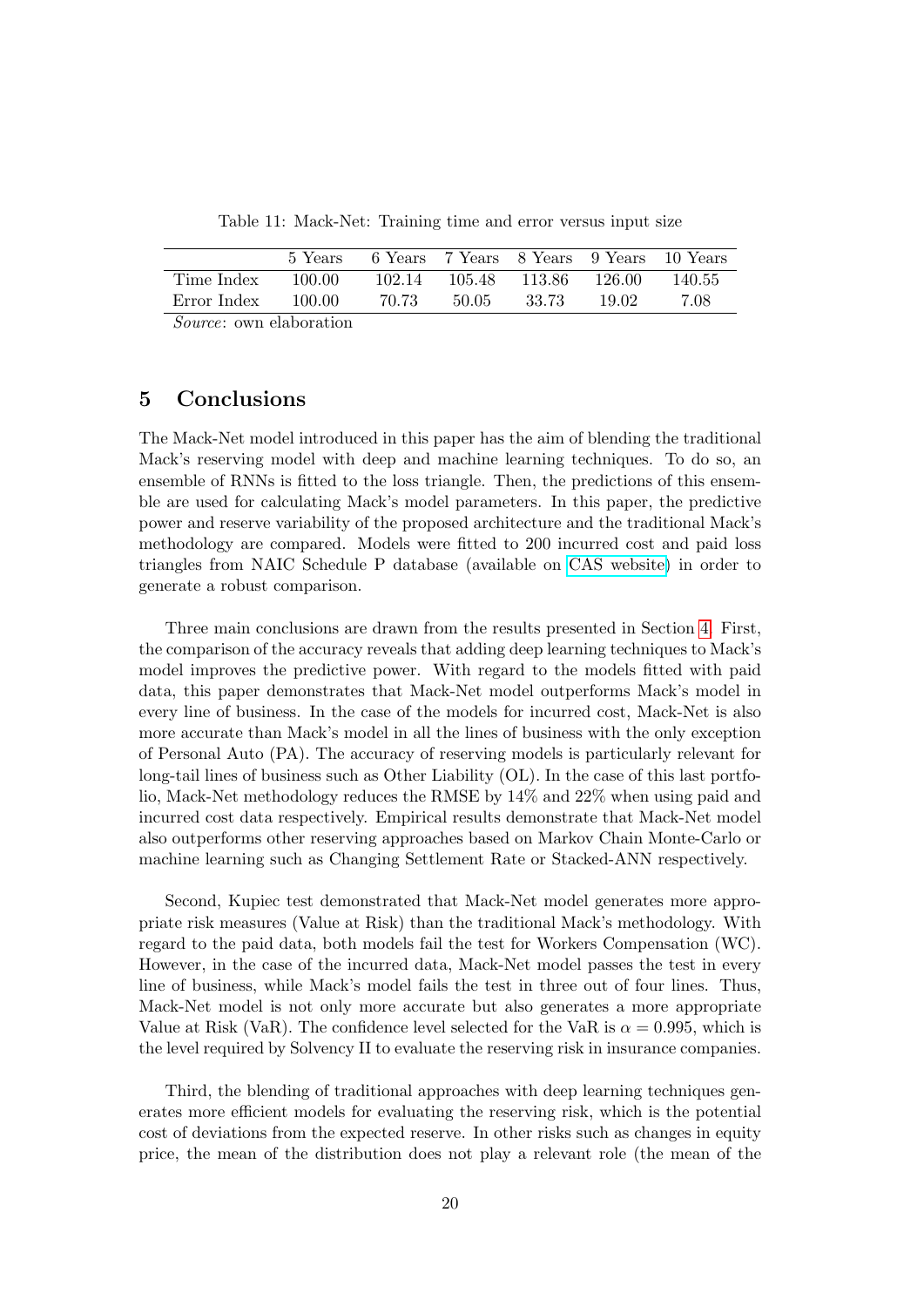returns are almost always close to zero). As the expected reserve can not be easily predicted, this is not the case for reserving risk, where the appropriateness of the risk measures strongly depends on both the mean and the variance of the reserving model.

Due to the reasons explained in the previous paragraph, Mack-Net model is able to generate more appropriate risk measures with a lower variance. Thus, empirical results suggest that the proposed method is more efficient (in terms of risk assessment) than Mack's model because it generates a more reliable VaR with a lower variability.

Taking into consideration the previous conclusions, the blending of deep learning techniques with reserving models can be extended to improve the accuracy and risk measures derived from the use of other bootstrapping and Bayesian approaches. In the specific case of the Bayesian reserving models, deep learning algorithms could be applied in order to estimate the parameters of the distributions.

## References

- <span id="page-20-6"></span>Abadi, M., A. Agarwal, P. Barham, E. Brevdo, Z. Chen, C. Citro, G. S. Corrado, A. Davis, J. Dean, M. Devin, S. Ghemawat, I. Goodfellow, A. Harp, G. Irving, M. Isard, Y. Jia, R. Jozefowicz, L. Kaiser, M. Kudlur, J. Levenberg, D. Man´e, R. Monga, S. Moore, D. Murray, C. Olah, M. Schuster, J. Shlens, B. Steiner, I. Sutskever, K. Talwar, P. Tucker, V. Vanhoucke, V. Vasudevan, F. Viégas, O. Vinyals, P. Warden, M. Wattenberg, M. Wicke, Y. Yu, and X. Zheng (2015). TensorFlow: Large-scale machine learning on heterogeneous systems. Software available from tensorflow.org.
- <span id="page-20-2"></span>Antonio, K. and R. Plat (2014). Micro-level stochastic loss reserving in general insurance. Scandinavian Actuarial Journal 2014, 649–669.
- <span id="page-20-4"></span>Baudry, M. and C. Robert (2019). A Machine Learning approach for individual claims reserving in insurance. Applied Stochastic Models in Business and Industry,  $1-29$ .
- <span id="page-20-1"></span>Bornhuetter, R. L. and R. E. Ferguson (1972). The actuary and IBNR. Proceedings of the Casualty Actuarial Society, 181–195.
- <span id="page-20-0"></span>Braun, A., H. Schmeiser, and F. Schreiber (2018, Jul). Return on risk-adjusted capital under solvency ii: Implications for the asset management of insurance companies. The Geneva Papers on Risk and Insurance - Issues and Practice  $43(3)$ , 456–472.
- <span id="page-20-5"></span>Breiman, L. (2001, Oct). Random Forests. Machine Learning  $\langle 45(1), 5-32 \rangle$ .
- <span id="page-20-3"></span>Brown, T. B., B. Mann, N. Ryder, M. Subbiah, J. Kaplan, P. Dhariwal, A. Neelakantan, P. Shyam, G. Sastry, A. Askell, S. Agarwal, A. Herbert-Voss, G. Krueger, T. Henighan, R. Child, A. Ramesh, D. M. Ziegler, J. Wu, C. Winter, C. Hesse, M. Chen, E. Sigler, M. Litwin, S. Gray, B. Chess, J. Clark, C. Berner, S. McCand lish, A. Radford, I. Sutskever, and D. Amodei (2020, May). Language models are few-shot learners.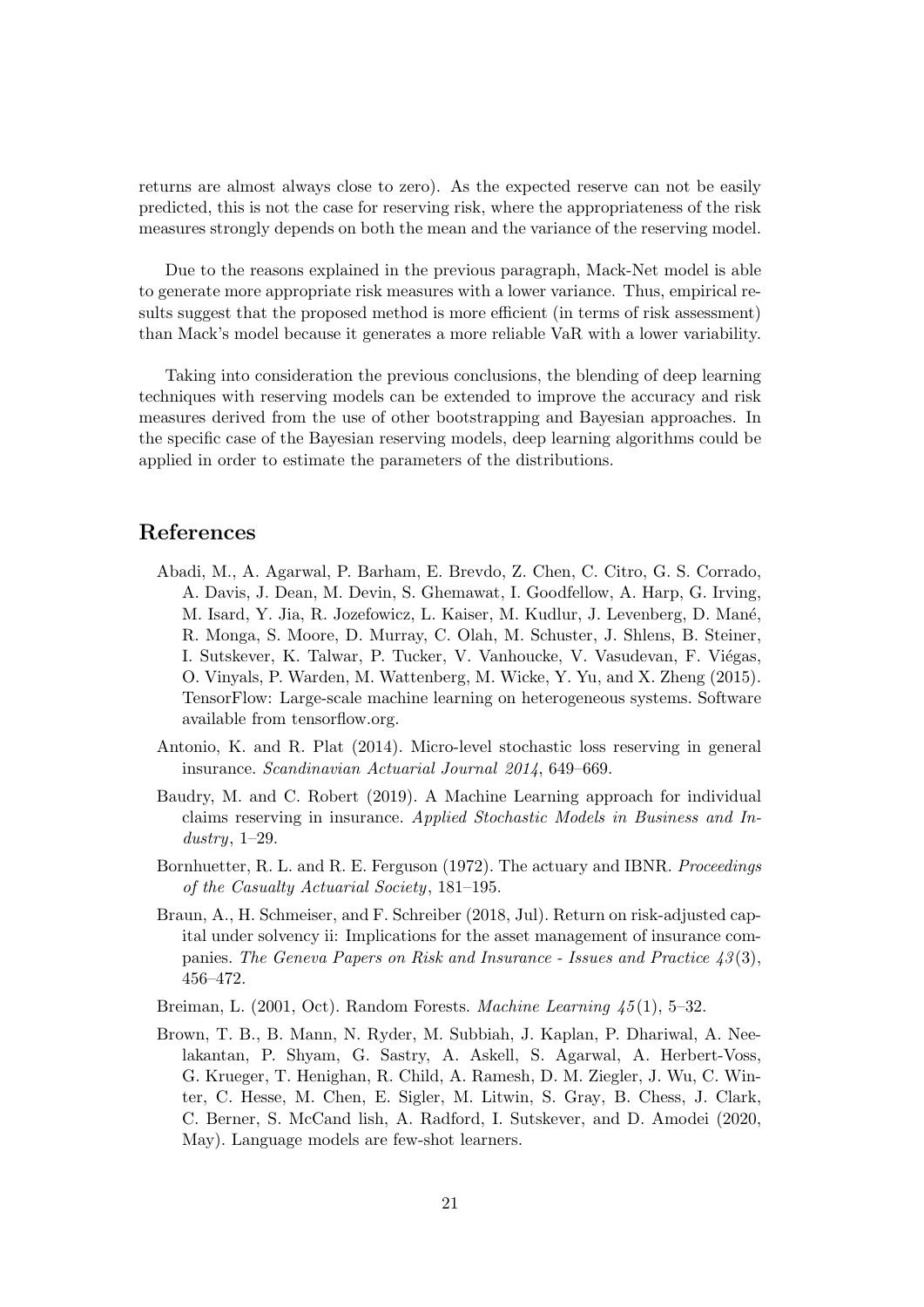<span id="page-21-17"></span>Chollet, F. et al. (2015). Keras. https://github.com/fchollet/keras.

- <span id="page-21-11"></span>Duma, M., B. Twala, T. Marwala, and F. Nelwamondo (2011). Improving the Performance of the Support Vector Machine in Insurance Risk Classification: A Comparative Study. Proceedings of the International Conference on Neural Computation Theory and Applications (NCTA-2011), 340–346.
- <span id="page-21-2"></span>England, P. D. (2002). Addendum to analytic and bootstrap estimates of prediction errors in claims reserving. Insurance: Mathematics and Economics 31.
- <span id="page-21-1"></span>England, P. D. and R. J. Verrall (1999). Analytic and bootstrap estimates of prediction errors in claims reserving. Insurance: Mathematics and Economics 25 (3), 281–293.
- <span id="page-21-0"></span>England, P. D. and R. J. Verrall (2006). Predictive Distributions of Outstanding Liabilities in General Insurance. Annals of Actuarial Science, 221–270.
- <span id="page-21-10"></span>Friedman, J. H. (2000). Greedy Function Approximation: A Gradient Boosting Machine. Annals of Statistics 29, 1189–1232.
- <span id="page-21-9"></span>Gabrielli, A. (2019, 12). A neural network boosted double Over-Dispersed Ppoisson claims reserving model. ASTIN Bulletin, 1–36.
- <span id="page-21-8"></span>Gabrielli, A., R. Richman, and M. Wüthrich (2018, 11). Neural Network Embedding of the Over-Dispersed Poisson Reserving Model. Available at SSRN, https://ssrn.com/abstract=3288454.
- <span id="page-21-6"></span>Gabrielli, A. and M. Wüthrich (2018). An Individual Claims History Simulation Machine. Risks 6, 29.
- <span id="page-21-7"></span>Geurts, P., D. Ernst, and L. Wehenkel (2006). Extremely Randomized Trees. Machine Learning 63, 3–42.
- <span id="page-21-16"></span>Glorot, X. and Y. Bengio (2010). Understanding the difficulty of training deep feedforward neural networks.
- <span id="page-21-5"></span>Halliwell, L. (2009). Modeling Paid and Incurred Losses Together. CAS E-Forum, Spring), 1–40.
- <span id="page-21-13"></span>Hansen, P. R., A. Lunde, and J. M. Nason (2011). The model confidence set. Econometrica  $79(2)$ , 453-497.
- <span id="page-21-3"></span>Happ, S., M. Merz, and M. Wüthrich (2012). Claims development result in the paid-incurred chain reserving method. Insurance: Mathematics and Economics 51, 66–72.
- <span id="page-21-4"></span>Happ, S. and M. Wüthrich (2013). Paid-incurred chain reserving method with dependence modeling. ASTIN Bulletin 43, 1–20.
- <span id="page-21-14"></span>He, K., X. Zhang, S. Ren, and J. Sun (2016, 06). Deep residual learning for image recognition. pp. 770–778.
- <span id="page-21-15"></span>Hochreiter, S. and J. Schmidhuber (1997, 12). Long short-term memory. Neural computation 9, 1735–80.
- <span id="page-21-12"></span>Joseph Lo, A. (2011, August). Extending the Mack Bootstrap: Hypothesis Testing and Resempling Techniques. The Actuarial Profession, 29–79.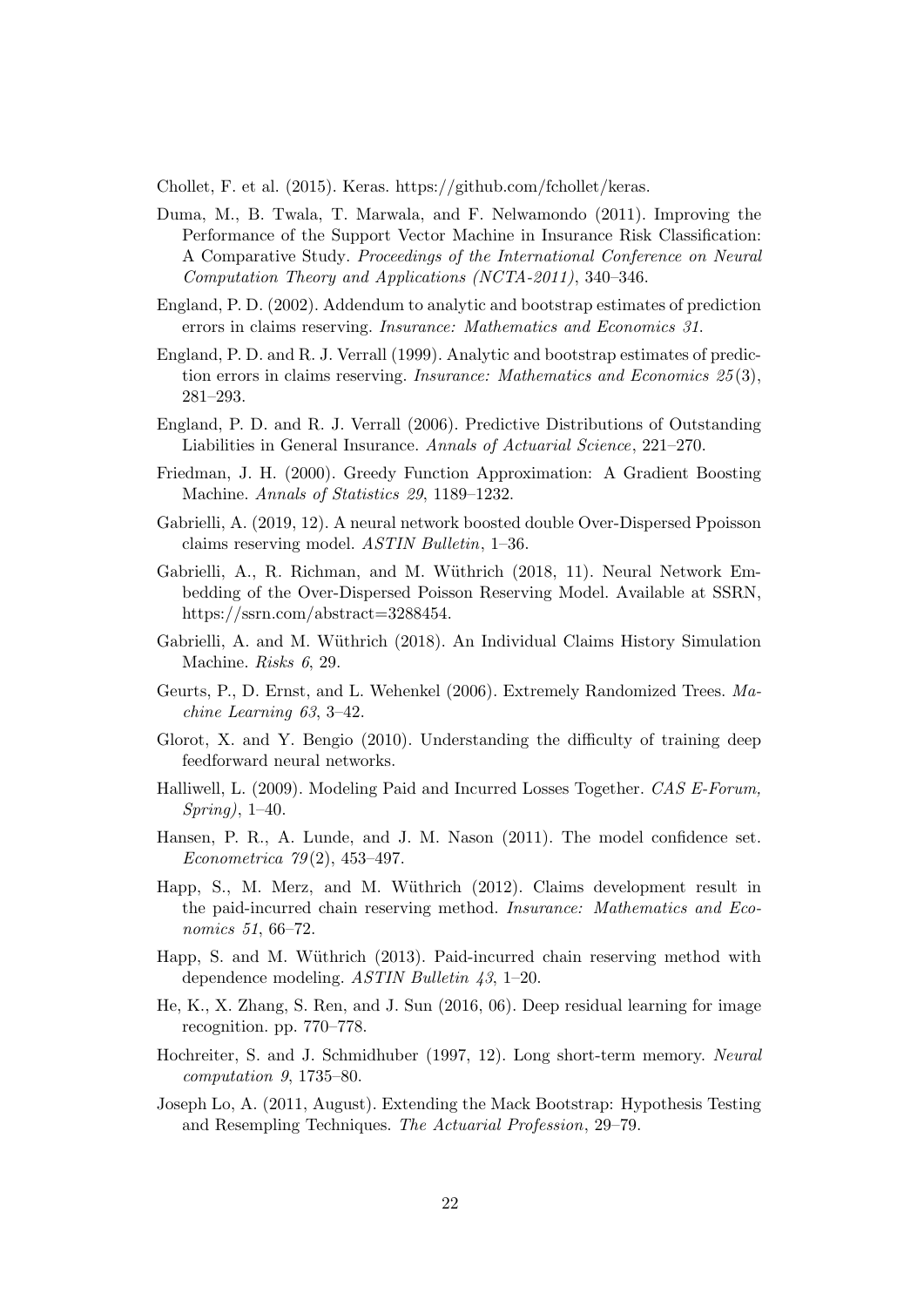- <span id="page-22-18"></span>Kingma, D. P. and J. Ba (2014). Adam: A Method for Stochastic Optimization. CoRR.
- <span id="page-22-2"></span>Kremer, E. (1982, 01). IBNR claims and the two-way model of ANOVA. Scandinavian Actuarial Journal 1982.
- <span id="page-22-14"></span>Kuo, K. (2018). DeepTriangle: A Deep Learning Approach to Loss Reserving. CoRR abs/1804.09253.
- <span id="page-22-16"></span>Kupiec, P. H. (1995, January). Techniques for verifying the accuracy of risk measurement models. The Journal of Derivatives  $3(2)$ , 73–84.
- <span id="page-22-11"></span>LeCun, Y., Y. Bengio, and G. Hinton (2015, 05). Deep learning. Nature 521, 436– 44.
- <span id="page-22-17"></span>Leong, W. K., S. Wang, and H. Chen (2014). Back-testing the odp bootstrap of the paid chain-ladder model with actual historical claims data. Variance.
- <span id="page-22-13"></span>Lopez, O., X. Milhaud, and P. Thérond (2019). A Tree-Based algorithm adapted to microlevel reserving and long development claims. ASTIN Bulletin.
- <span id="page-22-3"></span>Mack, T. (1991). A Simple Parametric Model for Rating Automobile Insurance or Estimating IBNR Claims Reserves. ASTIN Bulletin 21 (1), 93–109.
- <span id="page-22-0"></span>Mack, T. (1993). Distribution-free Calculation of the Standard Error of Chain Ladder Reserve Estimates. ASTIN Bulletin: The Journal of the International Actuarial Association 23(02), 213-225.
- <span id="page-22-6"></span>Martínez-Miranda, M., B. Nielsen, and R. Verrall (2012). Double Chain Ladder. ASTIN Bulletin  $42(1)$ , 59–76.
- <span id="page-22-10"></span>Martínez-Miranda, M., B. Nielsen, and R. Verrall (2013). Double Chain Ladder and Bornhuetter-Ferguson. North American Actuarial Journal 17, 101–113.
- <span id="page-22-1"></span>McCullagh, P. and J. Nelder (1989). Generalized Linear Models, Second Edition. Chapman and Hall/CRC Monographs on Statistics and Applied Probability Series. Chapman & Hall.
- <span id="page-22-8"></span>Merz, M. and M. V. Wüthrich (2010). Paid-incurred chain claims reserving method. Insurance: Mathematics and Economics 46, 568–579.
- <span id="page-22-4"></span>Meyers, G. (2015). Stochastic Loss Reserving Using Bayesian MCMC Models. CAS Monograph Series, number 1. Casualty Actuarial Society.
- <span id="page-22-9"></span>Pigeon, M., K. Antonio, and M. Denuit (2014). Individual loss reserving using paid-incurred data. Insurance: Mathematics and Economics 58, 121–131.
- <span id="page-22-7"></span>Posthuma, B., E. Cator, W. Veerkamp, and E. Van Zwet (2008). Combined Analysis of Paid and Incurred Losses. CAS E-Forum Fall, 272–293.
- <span id="page-22-5"></span>Quarg, G. and T. Mack (2004). Munich Chain Ladder. Blätter der Deutschen Gesellschaft für Versicherungs und Finanzmathematik XXVI, 597–630.
- <span id="page-22-12"></span>Ramos-Pérez, E., P. J. Alonso-González, and J. J. Núñez Velázquez (2021a). Multi-transformer: A new neural network-based architecture for forecasting s&p volatility. Mathematics  $9(15)$ .
- <span id="page-22-15"></span>Ramos-Pérez, E., P. J. Alonso-González, and J. J. Núñez Velázquez (2021b). Stochastic reserving with a stacked model based on a hybridized artificial neural network. Expert Systems with Applications 163.